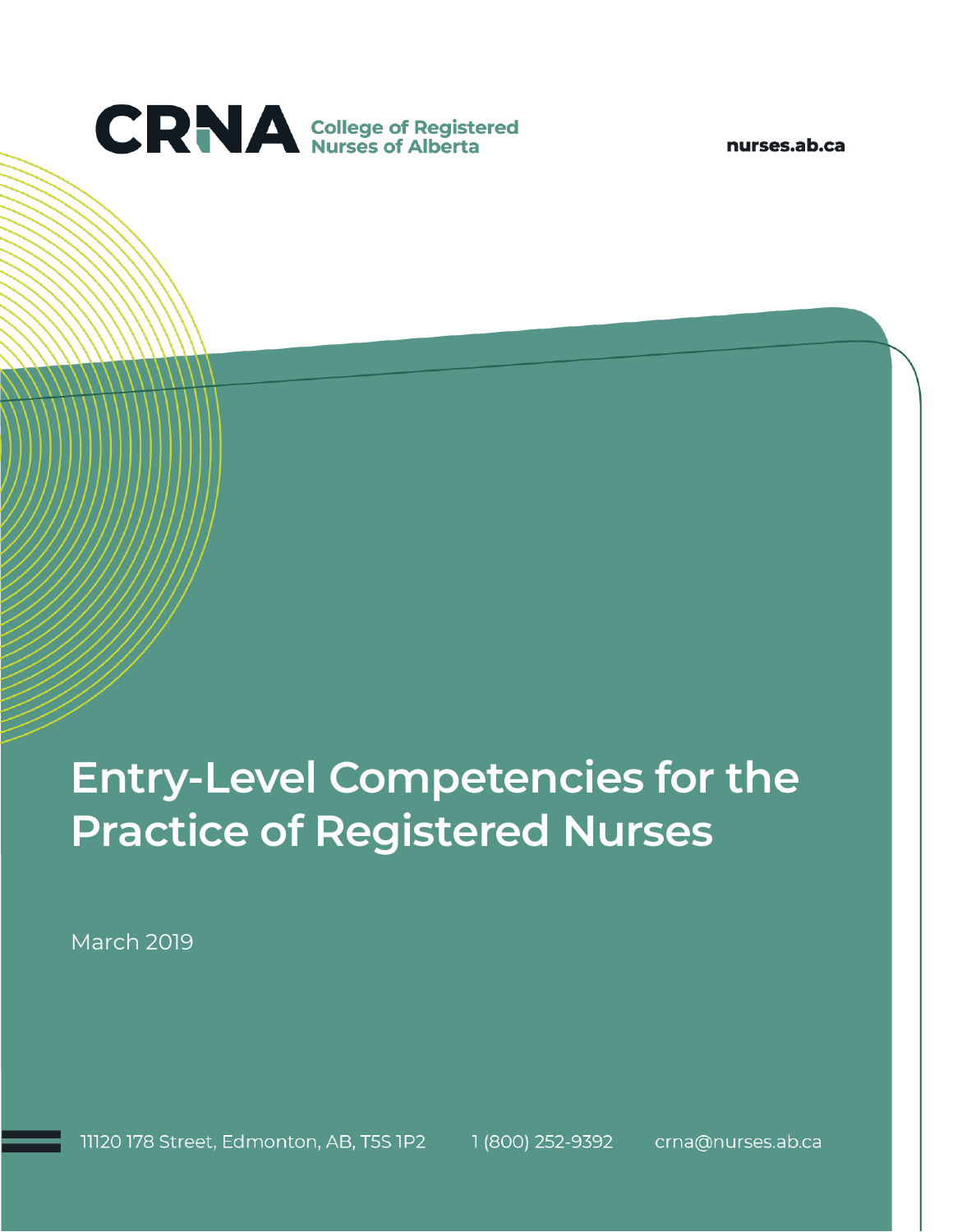



**1**

Approved by the College and Association of Registered Nurses of Alberta (CARNA) Council, March 2019.

CARNA is currently operating under the newly branded name College of Registered Nurses of Alberta (CRNA), however, the *Health Professions Act* (HPA) continues to identify our organization as CARNA.

Use of this document is permitted for the purposes of education, research, private study or reference.

Ensure you are using the current version of this document by visiting our website.

College of Registered Nurses of Alberta 11120 – 178 Street Edmonton, AB T5S 1P2

Phone: 780.451.0043 (in Edmonton) or 1.800.252.9392 (Canada-wide) Fax: 780.452.3276 Email: *[practice@nurses.ab.ca](mailto:practice@nurses.ab.ca)* Website: *[nurses.ab.ca](http://www.nurses.ab.ca/)*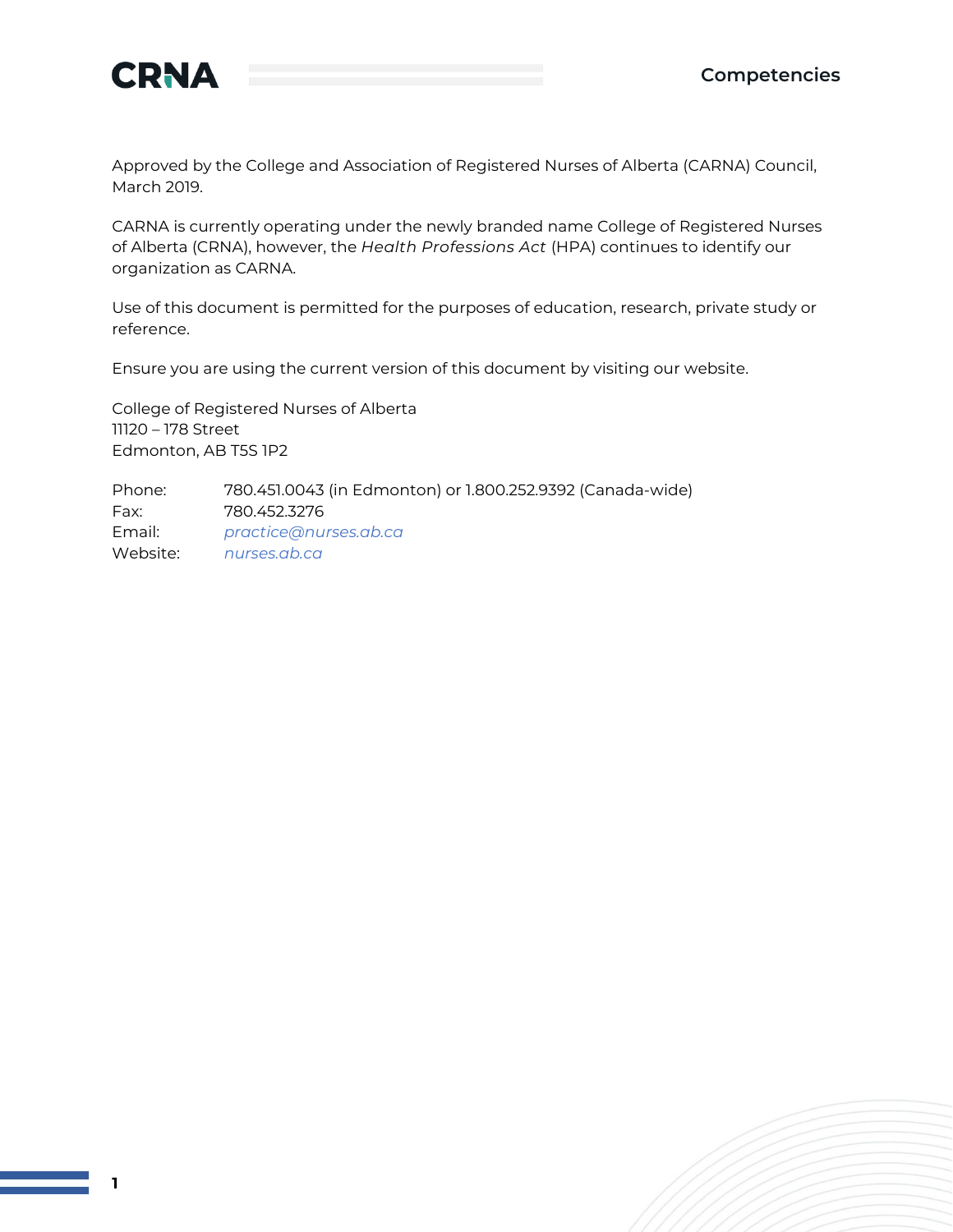

### **Table of Contents**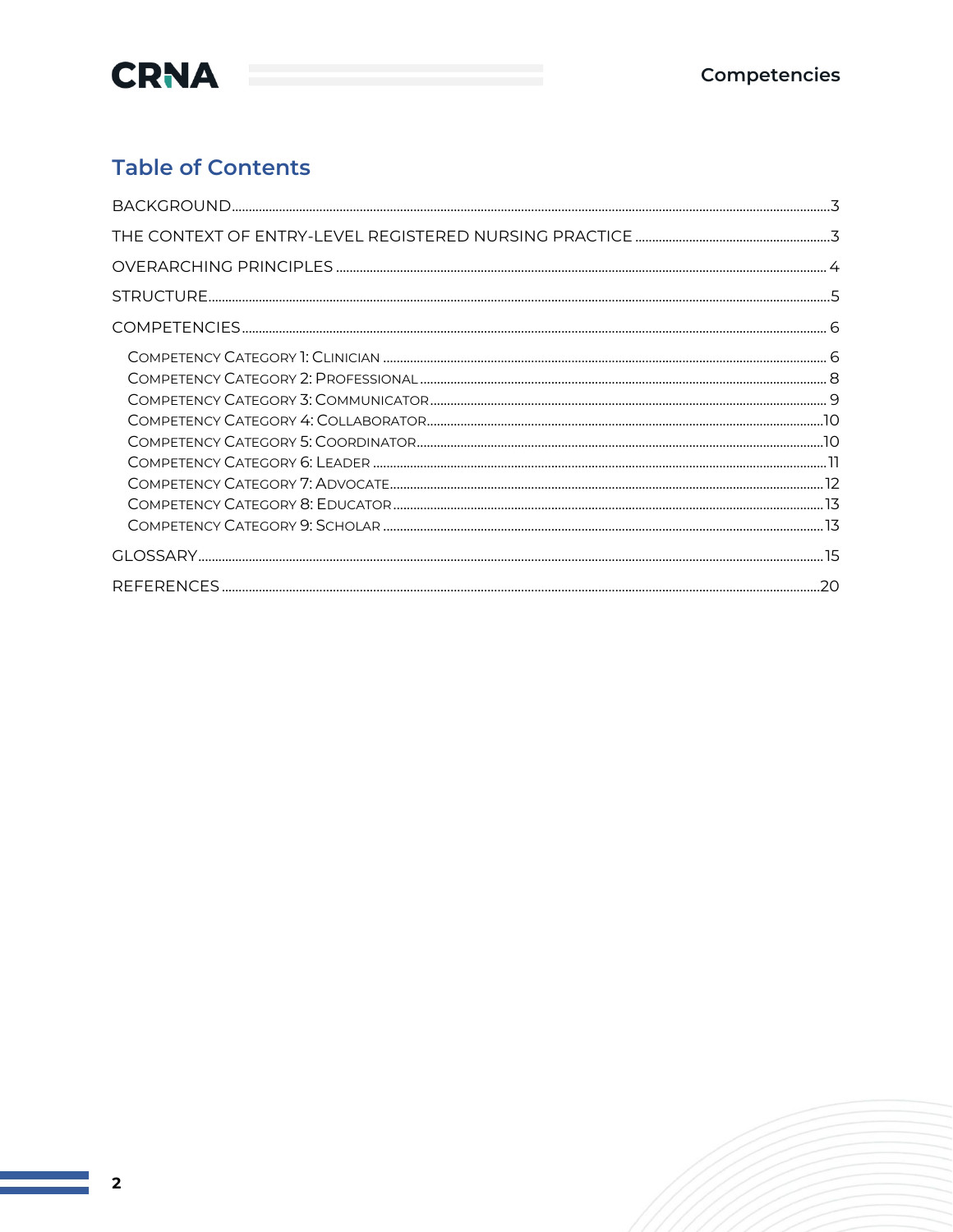## **Background**

In 2017 the Canadian Council of Registered Nurse Regulators (CCRNR) initiated the revisions of the Entry-Level Competencies of Registered Nurses in Canada (the "ELCs"). A working group comprised of 11 jurisdictions representing registered nurse (RN) regulators in Canada led this initiative. CCRNR reviews the ELCs every five years to ensure inter-jurisdictional consistency and practice relevance. Consistency between jurisdictions supports the workforce mobility requirements of the Canadian Free Trade Agreement. The results of an environmental scan, literature reviews and stakeholder consultation provide the basis for revisions. The regulatory body in each jurisdiction validates and approves the ELCs and confirms they are consistent with Provincial/Territorial legislation.

Each ELC in this context is defined as "an observable ability of a registered nurse at entrylevel that integrates the knowledge, skills, abilities, and judgment required to practice nursing safely and ethically."

Regulatory bodies use ELCs for a number of purposes including but not limited to:

- academic program approval/recognition
- **E** assessment of internationally educated applicants
- assessment of applicants for the purpose of re-entry into the profession
- input into the content and scope of entry-to-practice exams
- practice advice/guidance to clinicians
- reference for professional conduct matters
- public and employer awareness of the practice expectations of registered nurses

## **The Context of Entry-Level Registered Nursing Practice**

The design and application of the listed competencies is at entry to practice, i.e., when entrylevel RNs are at the point of initial registration or licensure, following graduation from an approved nursing education program. Their beginning practice draws upon specific experiences during their education program which shaped a theoretical and experiential knowledge base. They are health-care team members who must accept responsibility and demonstrate accountability for their practice. They will recognize their limitations, ask questions, exercise professional judgment, and determine when they require consultation. Entry-level RNs realize the importance of identifying what they know and do not know, what their learning gaps may be, and how and where to access available resources. They display initiative, a beginning confidence, and self-awareness in the decisions they make in providing care.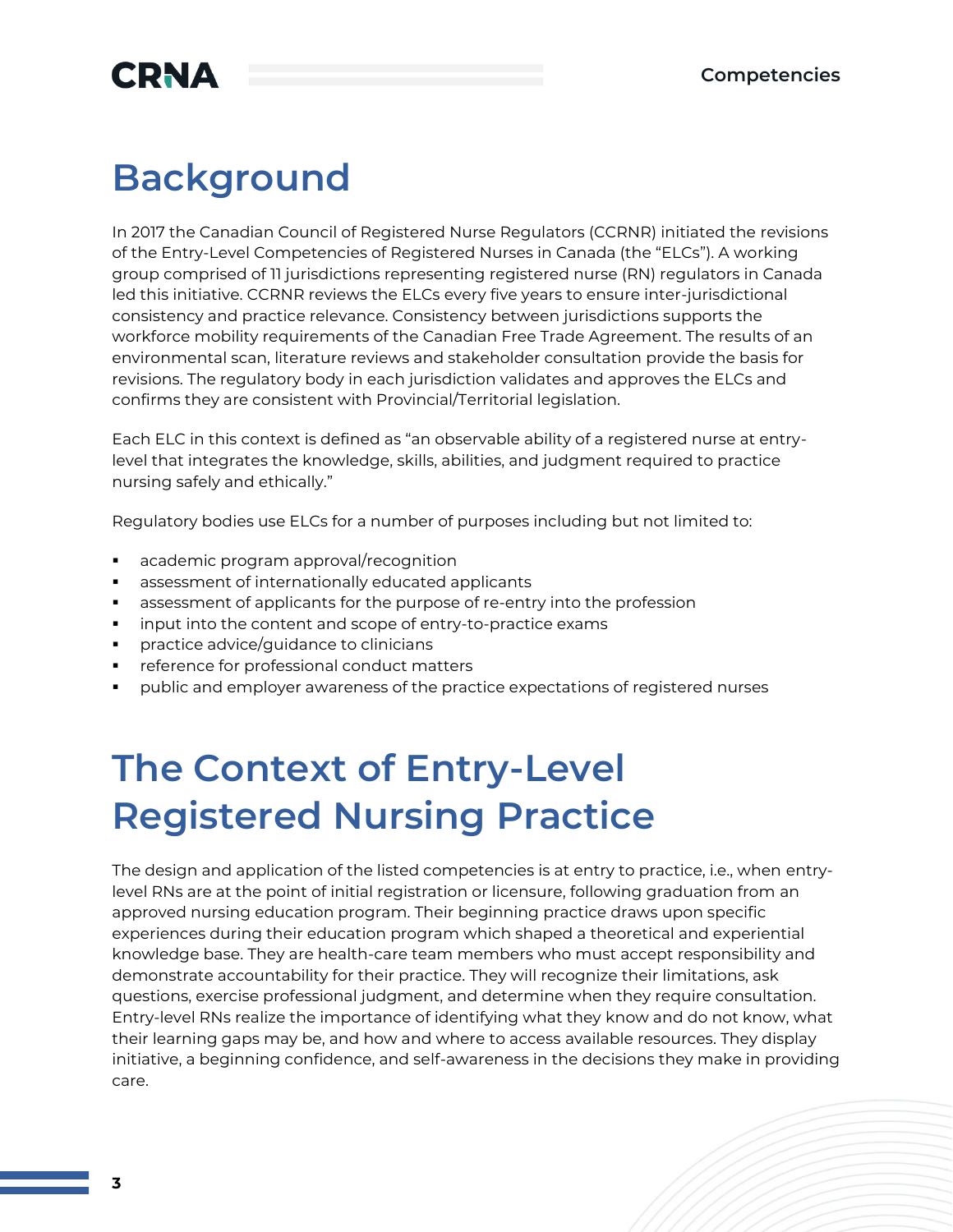

RN practice is dynamic and evolving; the ELCs establish the foundation for nursing practice. Entry-to-practice represents the time when learners become clinicians. Education, collaboration, and mentorship facilitate further development of RN practice. All groups involved in the provision of health care share responsibility for creating and maintaining practice environments that support RNs in providing safe, ethical, and quality health care. The practice environment influences the transition and consolidation of RN practice and the development of further competence.

## **Overarching Principles**

Entry-level RNs must meet these competencies; and so too should all practicing RNs, throughout their careers, relative to their specific context and/or patient population. The following overarching principles apply to the education and practice of entry-level registered nurses:

- **1.** The entry-level RN is a beginning practitioner. It is unrealistic to expect an entry-level RN to function at the level of practice of an experienced RN.
- **2.** The entry-level RN works within the registered nursing scope of practice, and seeks guidance appropriately when they encounter situations outside of their ability.
- **3.** The entry-level RN must have the requisite skills and abilities to attain the entry-level competencies.
- **4.** The entry-level RN is prepared as a generalist to practise safely, competently, compassionately, and ethically:
	- **a.** using evidence-informed practice
	- **b.** across diverse practice settings
	- **c.** in situations of health and illness
	- **d.** with all people across the lifespan
	- **e.** with all recipients of care: individuals, families, groups, communities, and populations
- **5.** The entry-level RN has a strong foundation from education at the baccalaureate level in: nursing theory, concepts and knowledge; health and sciences; humanities; research; and ethics.
- **6.** The entry-level RN practices autonomously within the parameters of legislation, practice standards, ethics, and scope of practice in their jurisdiction.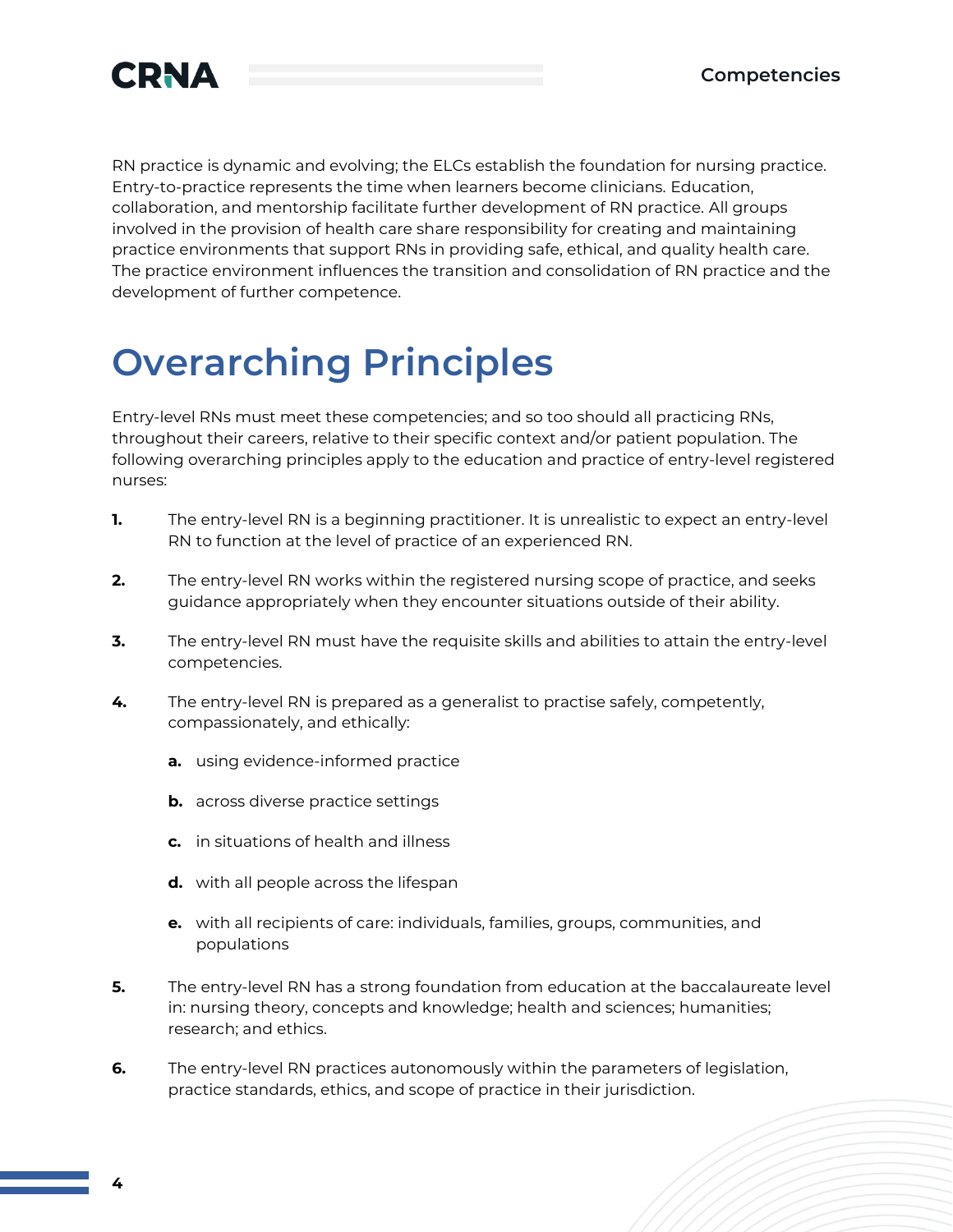

**7.** The entry-level RN applies the critical thinking process throughout all aspects of practice.

The client is the central focus of RN practice and leads the process of decision-making related to care. In the context of this document, "client" refers to a person who benefits from registered nursing care and, where context requires, includes a substitute decision maker for the recipient of nursing services. A client may be an individual, a family, group, community or population. Client-centred care reflects that people are at the centre of decisions about their health and are seen as experts, working alongside RNs to achieve optimal health outcomes.

## **Structure**

The document is organized thematically per a roles-based format. There are a total of 101 competencies grouped thematically under 9 headings:

- **1.** Clinician
- **2.** Professional
- **3.** Communicator
- **4.** Collaborator
- **5.** Coordinator
- **6.** Leader
- **7.** Advocate
- **8.** Educator
- **9.** Scholar



Integration of all nine roles enables the entry-level RN to provide safe, competent, ethical, compassionate, and evidence-informed nursing care in any practice setting. Some concepts are relevant to multiple roles. For the sake of clarity and to avoid unnecessary repetition, certain key concepts (e.g., client-centred) are mentioned once and assumed to apply to all competencies.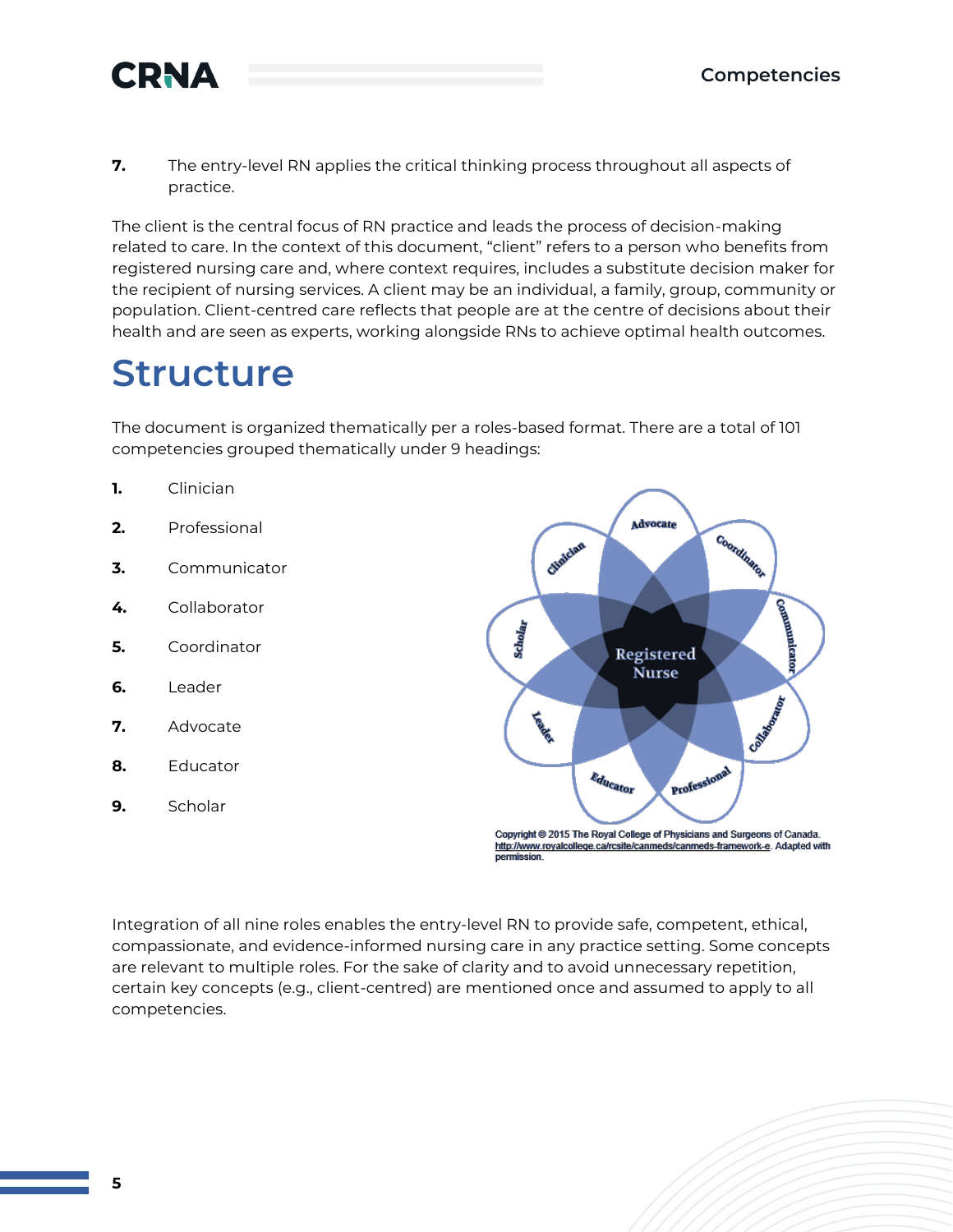## **Competencies**

### **Competency Category 1: Clinician**

Registered nurses are clinicians who provide safe, competent, ethical, compassionate, and evidence-informed care across the lifespan in response to client needs. Registered nurses integrate knowledge, skills, judgment and professional values from nursing and other diverse sources into their practice.

- **1.1** Provides safe, ethical, **COMPETENT<sup>1</sup>** , **COMPASSIONATE**, **CLIENT-CENTRED** and **EVIDENCE-INFORMED** nursing care across the lifespan in response to **CLIENT** needs.
- **1.2** Conducts a **HOLISTIC** nursing **ASSESSMENT** to collect comprehensive information on client health status.
- **1.3** Uses principles of **TRAUMA-INFORMED CARE** which places priority on trauma survivors' **SAFETY**, choice, and control.
- **1.4** Analyses and **INTERPRETS** data obtained in client assessment to inform ongoing decision-making about client health status.
- **1.5** Develops **PLANS OF CARE** using **CRITICAL INQUIRY** to support professional judgment and reasoned decision-making.
- **1.6** Evaluates effectiveness of plan of care and modifies accordingly.
- **1.7** Anticipates actual and potential health risks and possible unintended outcomes.
- **1.8** Recognizes and responds immediately when client safety is affected.
- **1.9** Recognizes and responds immediately when client's condition is deteriorating.
- **1.10** Prepares clients for and performs **PROCEDURES**, treatments, and follow up care.
- **1.11** Applies knowledge of pharmacology and principles of safe medication practice.

<sup>1</sup> Words or phrases displayed in **BOLD CAPITALS** upon first mention are defined in the glossary.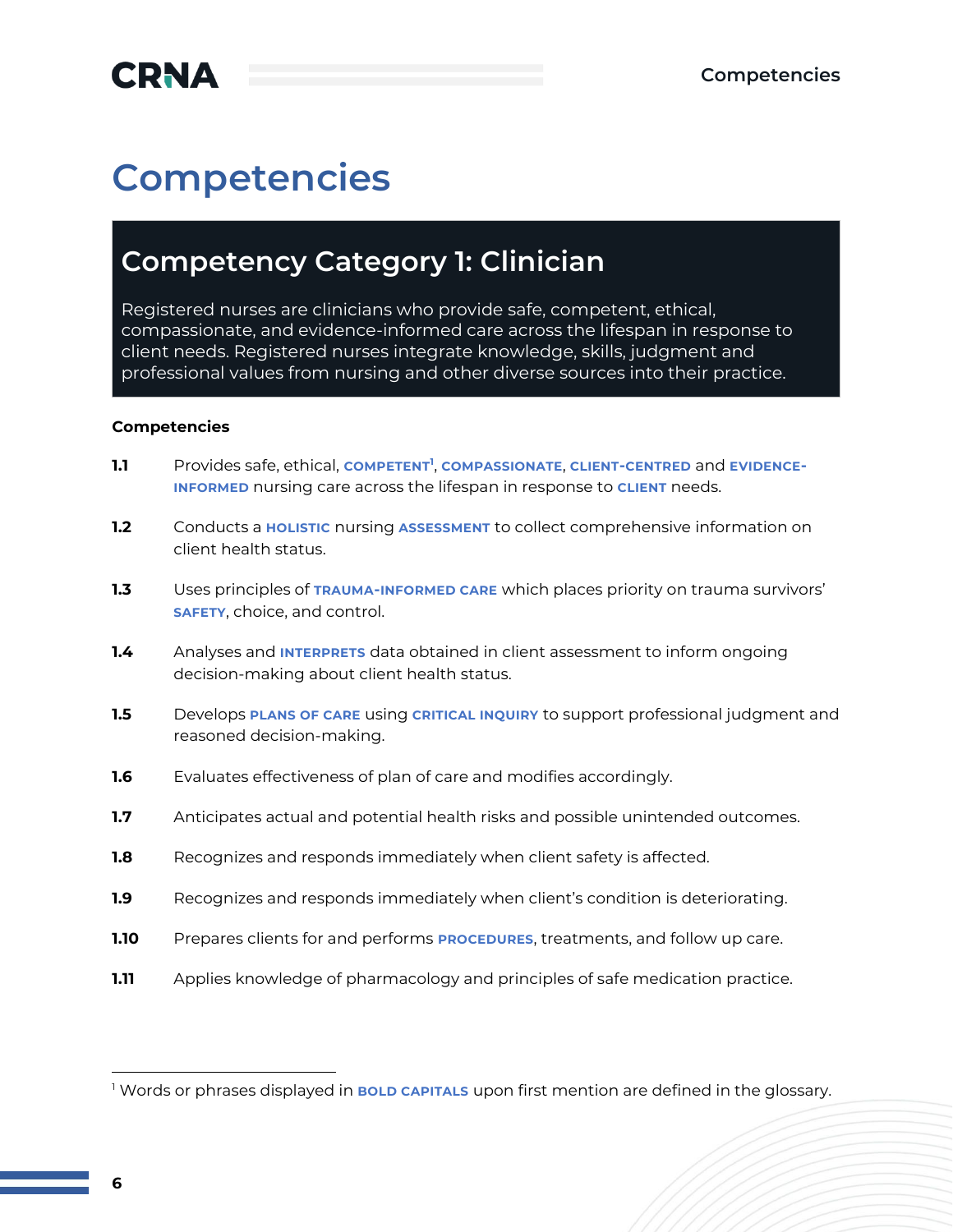

- **1.12** Implements evidence-informed practices of pain prevention, manages client's pain, and provides comfort through pharmacological and non-pharmacological interventions.
- **1.13** Implements **THERAPEUTIC NURSING INTERVENTIONS** that contribute to the care and needs of the client.
- **1.14** Provides nursing care to meet **PALLIATIVE CARE** and end-of-life care needs.
- **1.15** Incorporates knowledge about ethical, legal, and regulatory implications of **MEDICAL ASSISTANCE IN DYING (MAID)** when providing nursing care.
- **1.16** Incorporates principles of **HARM REDUCTION** with respect to substance use and misuse into plans of care.
- **1.17** Incorporates knowledge of epidemiological principles into plans of care.
- **1.18** Provides **RECOVERY-ORIENTED NURSING CARE** in partnership with clients who experience a mental health condition and/or addiction.
- **1.19** Incorporates mental **HEALTH PROMOTION** when providing nursing care.
- **1.20** Incorporates suicide prevention approaches when providing nursing care.
- **1.21** Incorporates knowledge from the health sciences, including anatomy, physiology, pathophysiology, psychopathology, pharmacology, microbiology, epidemiology, genetics, immunology, and nutrition.
- **1.22** Incorporates knowledge from nursing science, social sciences, humanities, and health-related research into plans of care.
- **1.23** Uses knowledge of the impact of evidence-informed registered nursing practice on client health outcomes.
- **1.24** Uses effective strategies to prevent, de-escalate, and manage disruptive, aggressive, or violent behaviour.
- **1.25** Uses strategies to promote wellness, to prevent illness, and to minimize disease and injury in clients, self, and others.
- **1.26** Adapts practice in response to the spiritual beliefs and cultural practices of clients.
- **1.27** Implements evidence-informed practices for infection prevention and control.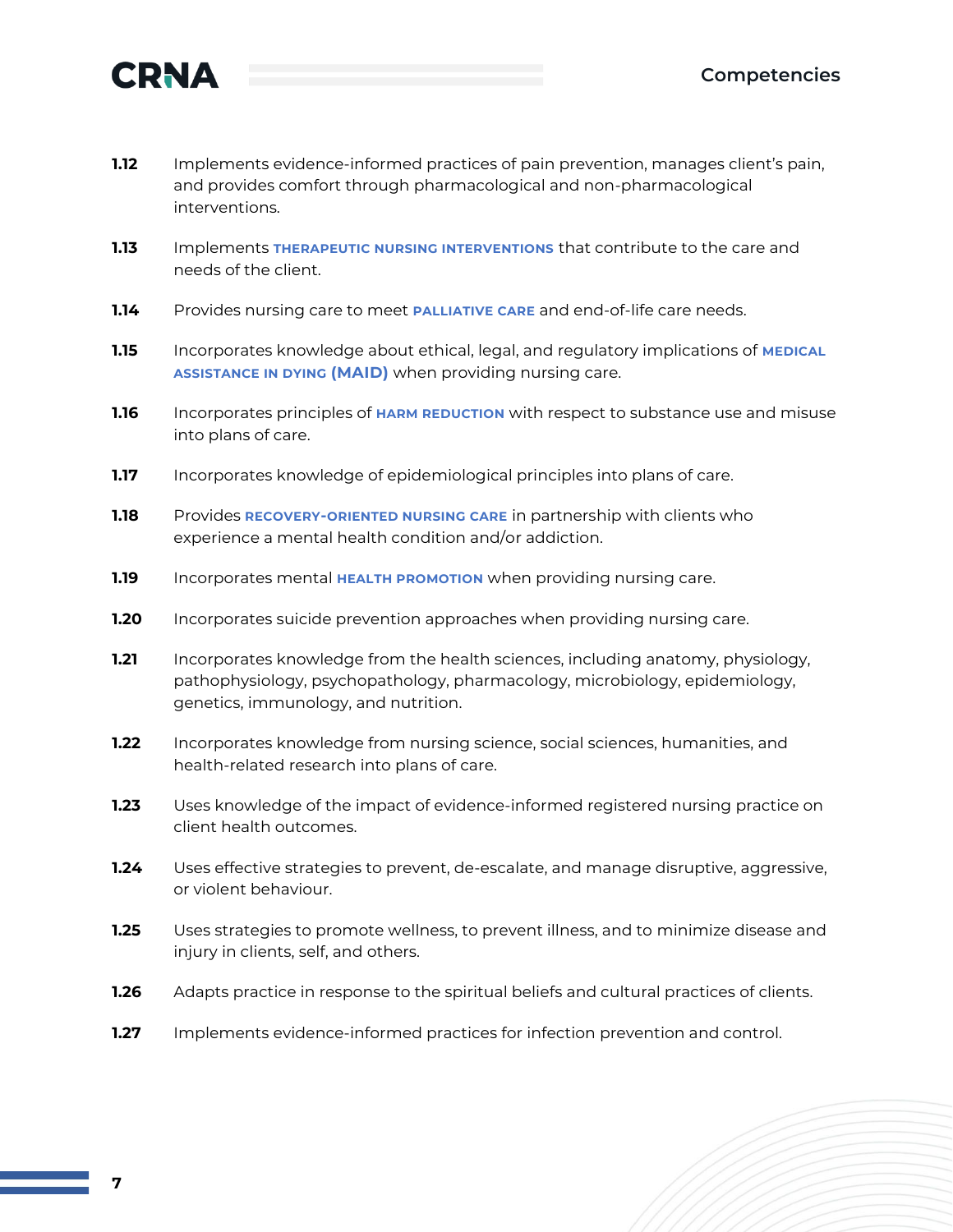### **Competency Category 2: Professional**

Registered nurses are professionals who are committed to the health and well-being of clients. Registered nurses uphold the profession's practice standards and ethics and are accountable to the public and the profession.

- **2.1** Demonstrates **ACCOUNTABILITY**, accepts responsibility, and seeks assistance as necessary for decisions and actions within the legislated **SCOPE OF PRACTICE**.
- **2.2** Demonstrates a **PROFESSIONAL PRESENCE**, and confidence, honesty, integrity, and respect in all interactions.
- **2.3** Exercises professional judgment when using agency policies and procedures, or when practising in their absence.
- **2.4** Maintains client privacy, confidentiality, and security by complying with legislation, practice standards, ethics, and organizational policies.
- **2.5** Identifies the influence of personal values, beliefs, and **POSITIONAL POWER** on clients and the **HEALTH-CARE TEAM** and acts to reduce bias and influences.
- **2.6** Establishes and maintains **PROFESSIONAL BOUNDARIES** with clients and the health- care team.
- **2.7** Identifies and addresses ethical (moral) issues using ethical reasoning, seeking support when necessary.
- **2.8** Demonstrates professional judgment to ensure **SOCIAL MEDIA** and **INFORMATION AND COMMUNICATION TECHNOLOGIES** (ICTs) are used in a way that maintains public trust in the profession.
- **2.9** Adheres to the self-regulatory requirements of jurisdictional legislation to protect the public by:
	- **a.** assessing own practice and individual competence to identify learning needs,
	- **b.** developing a learning plan using a variety of sources,
	- **c.** seeking and using new knowledge that may enhance, support, or influence competence in practice, and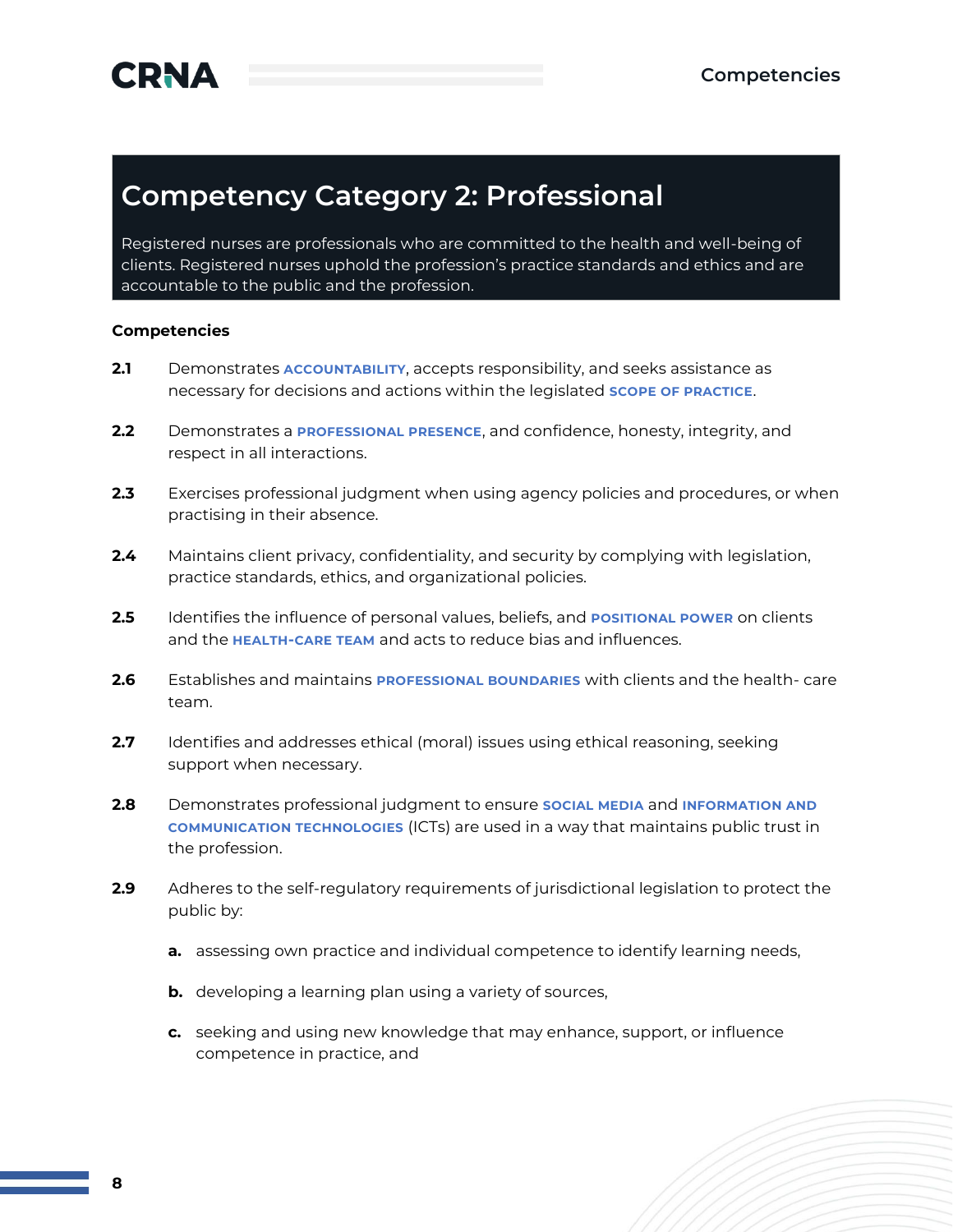



- **d.** implementing and evaluating the effectiveness of the learning plan and developing future learning plans to maintain and enhance competence as a registered nurse.
- **2.10** Demonstrates **FITNESS TO PRACTICE**.
- **2.11** Distinguishes between the mandates of regulatory bodies, professional associations, and unions.
- **2.12** Recognizes, acts on, and reports unprofessional conduct to the appropriate person, agency or professional body.
- **2.13** Recognizes, acts on, and reports **HARMFUL INCIDENCES**, **NEAR MISSES**, and **NO HARM INCIDENCES.**
- **2.14** Recognizes, acts on, and reports actual and potential workplace and occupational safety risks.

### **Competency Category 3: Communicator**

Registered nurses are communicators who use a variety of strategies and relevant technologies to create and maintain professional relationships, share information, and foster therapeutic environments.

- **3.1** Introduces self to clients and health-care team members by first and last name, and professional designation (protected title).
- **3.2** Engages in active listening to understand and respond to the client's experience, preferences, and health goals.
- **3.3** Uses evidence-informed communication skills to build trusting, compassionate, and **THERAPEUTIC RELATIONSHIPS** with clients.
- **3.4** Uses **CONFLICT RESOLUTION** strategies to promote healthy relationships and optimal client outcomes.
- **3.5** Incorporates the process of **RELATIONAL PRACTICE** to adapt communication skills.
- **3.6** Uses ICTs to support communication.
- **3.7** Communicates effectively in complex and rapidly changing situations.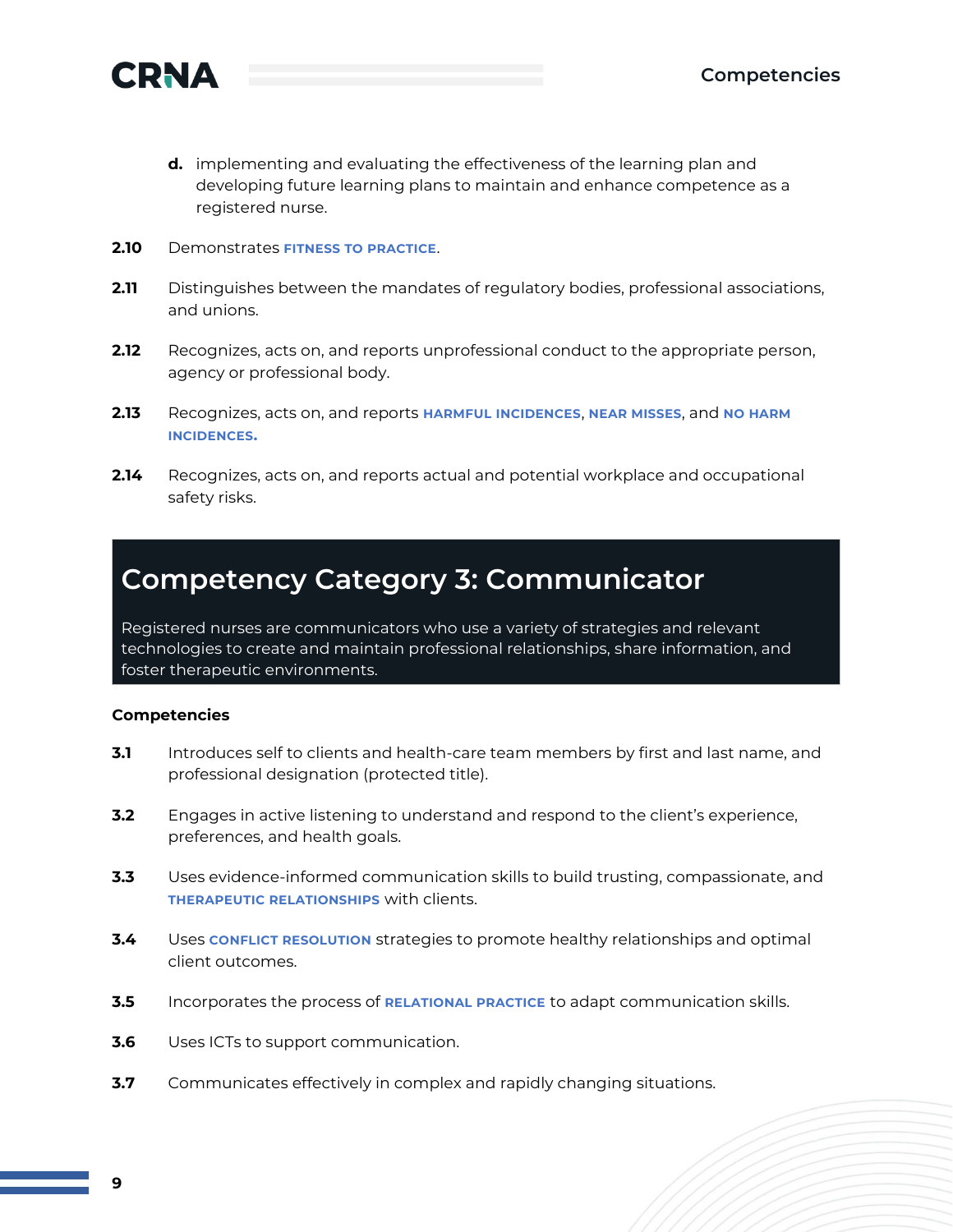

**3.8** Documents and reports clearly, concisely, accurately, and in a timely manner.

### **Competency Category 4: Collaborator**

Registered nurses are collaborators who play an integral role in the health-care team partnership.

#### **Competencies**

- **4.1** Demonstrates collaborative professional relationships.
- **4.2** Initiates collaboration to support care planning and safe, continuous transitions from one health-care facility to another, or to residential, community or home and self-care.
- **4.3** Determines their own professional and **INTERPROFESSIONAL** role within the team by considering the roles, responsibilities, and the scope of practice of others.
- **4.4** Applies knowledge about the scopes of practice of each regulated nursing designation to strengthen intraprofessional collaboration that enhances contributions to client health and well-being.
- **4.5** Contributes to health-care team functioning by applying group communication theory, principles, and group process skills.

### **Competency Category 5: Coordinator**

Registered nurses coordinate point-of-care health service delivery with clients, the healthcare team, and other sectors to ensure continuous, safe care.

- **5.1** Consults with clients and health-care team members to make ongoing adjustments required by changes in the availability of services or client health status.
- **5.2** Monitors client care to help ensure needed services happen at the right time and in the correct sequence.
- **5.3** Organizes own workload, **ASSIGNS** nursing care, sets priorities, and demonstrates effective time management skills.
- **5.4** Demonstrates knowledge of the assignment and supervision process.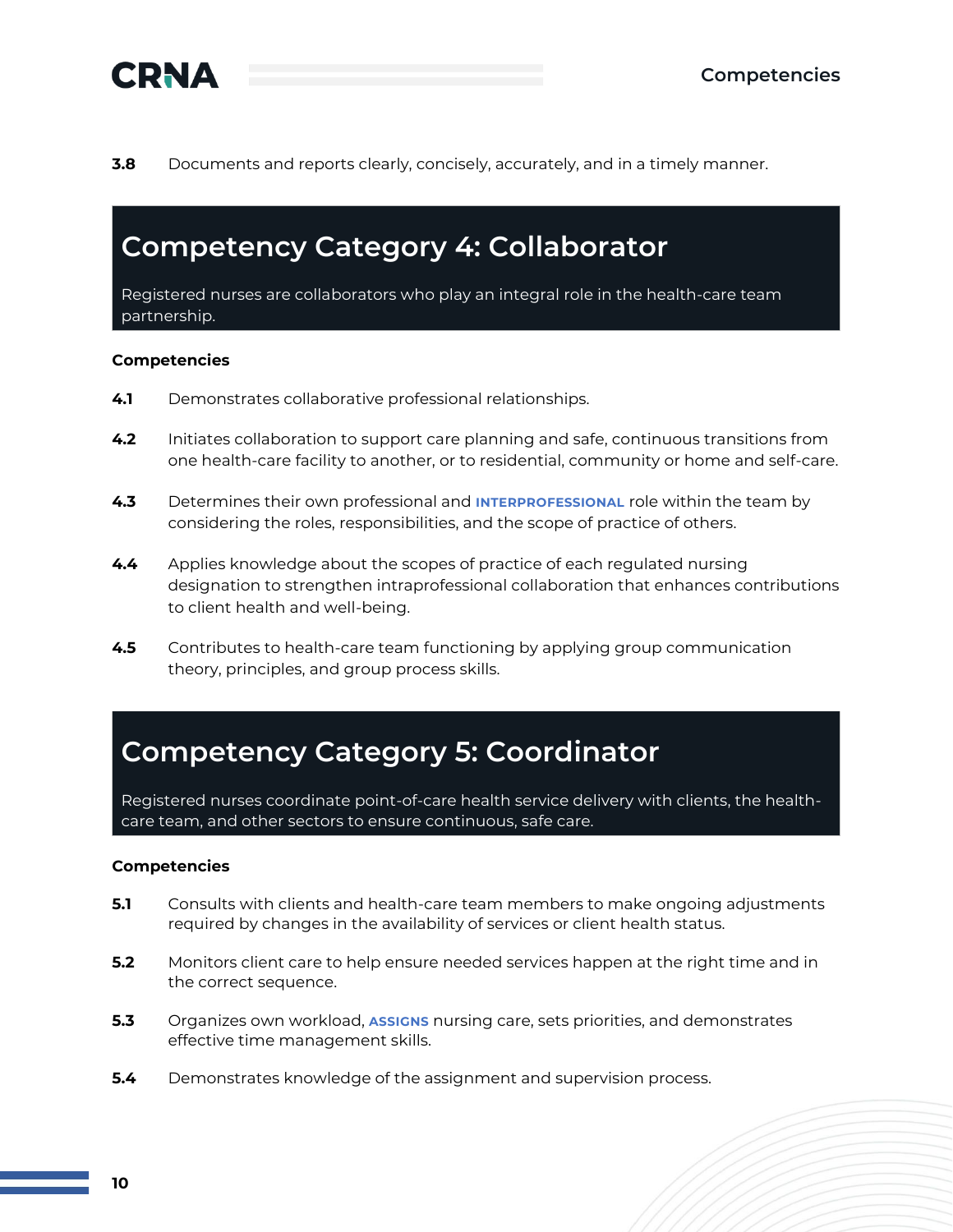

- **5.5** Participates in decision-making to manage client transfers within health-care facilities.
- **5.6** Supports clients to navigate health-care systems and other service sectors to optimize health and well-being.
- **5.7** Prepares clients for transitions in care.
- **5.8** Prepares clients for discharge.
- **5.9** Participates in emergency preparedness and disaster management.

### **Competency Category 6: Leader**

Registered nurses are leaders who influence and inspire others to achieve optimal health outcomes for all.

- **6.1** Acquires knowledge of the *Calls to Action of the Truth and Reconciliation Commission of Canada*.
- **6.2** Integrates **CONTINUOUS QUALITY IMPROVEMENT** principles and activities into nursing practice.
- **6.3** Participates in innovative client-centred care models.
- **6.4** Participates in creating and maintaining a healthy, respectful, and psychologically safe workplace.
- **6.5** Recognizes the impact of **ORGANIZATIONAL CULTURE** and acts to enhance the quality of a professional and safe practice environment.
- **6.6** Demonstrates self-awareness through reflective practice and solicitation of feedback.
- **6.7** Takes action to support **CULTURALLY SAFE** practice environments.
- **6.8** Uses and allocates resources wisely.
- **6.9** Provides constructive feedback to promote professional growth of other members of the health-care team.
- **6.10** Demonstrates knowledge of the health-care system and its impact on client care and professional practice.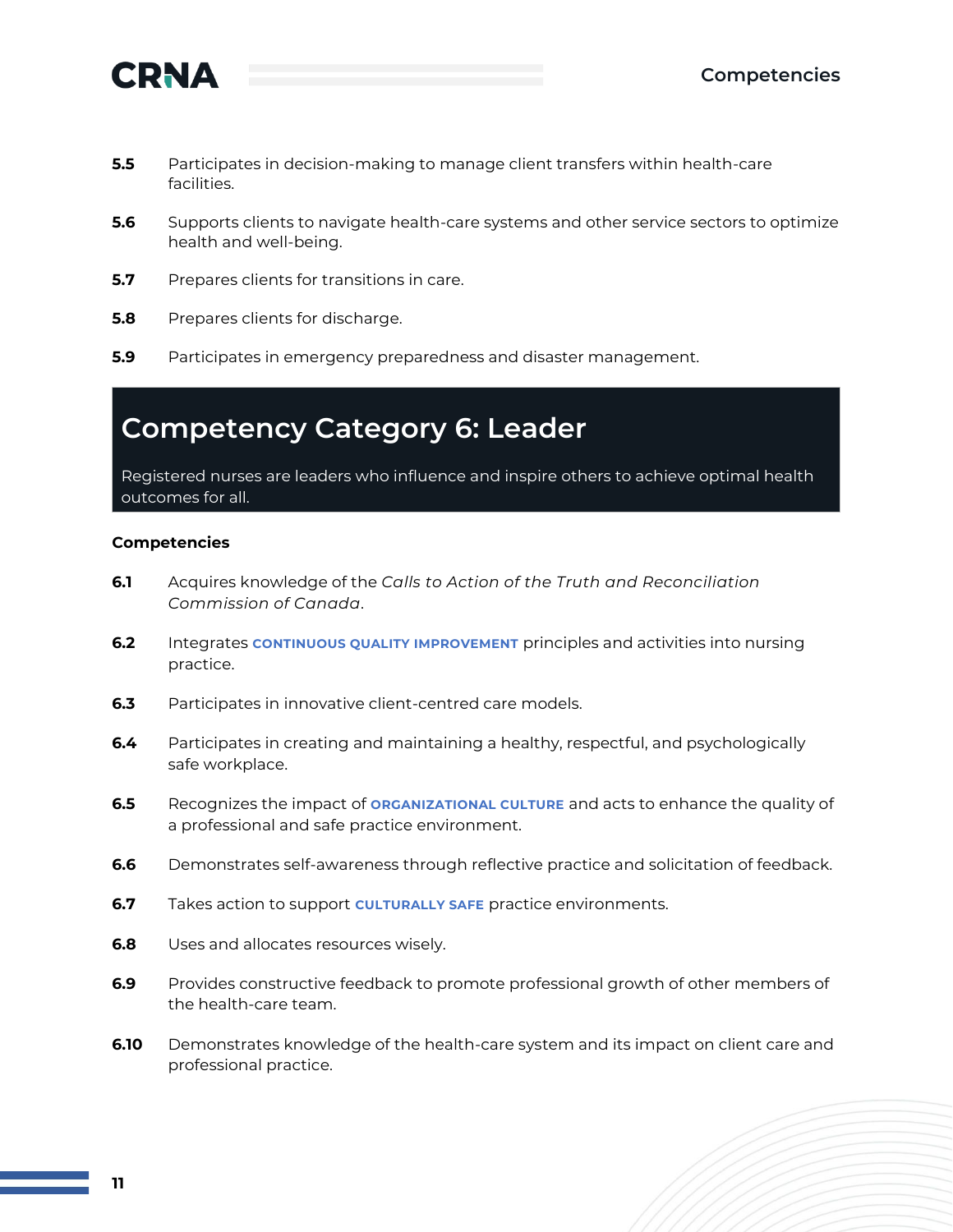

**6.11** Adapts practice to meet client care needs within a continually changing health-care system.

### **Competency Category 7: Advocate**

Registered nurses are advocates who support clients to voice their needs to achieve optimal health outcomes. Registered nurses also support clients who cannot advocate for themselves.

- **7.1** Recognizes and takes action in situations where client safety is actually or potentially compromised.
- **7.2** Resolves questions about unclear orders, decisions, actions, or treatment.
- **7.3** Advocates for the use of Indigenous health knowledge and healing practices in collaboration with Indigenous healers and Elders consistent with the Calls to Action of the Truth and Reconciliation Commission of Canada.
- **7.4** Advocates for health equity for all, particularly for vulnerable and/or diverse clients and populations.
- **7.5** Supports **ENVIRONMENTALLY RESPONSIBLE PRACTICE**.
- **7.6** Advocates for safe, competent, compassionate and ethical care for clients.
- **7.7** Supports and empowers clients in making informed decisions about their health care, and respects their decisions.
- **7.8** Supports healthy public policy and principles of **SOCIAL JUSTICE**.
- **7.9** Assesses that clients have an understanding and ability to be an active participant in their own care, and facilitates appropriate strategies for clients who are unable to be fully involved.
- **7.10** Advocates for client's rights and ensures informed consent, guided by legislation, practice standards, and ethics.
- **7.11** Uses knowledge of **POPULATION HEALTH**, **DETERMINANTS OF HEALTH**, **PRIMARY HEALTH CARE**, and health promotion to achieve health equity.
- **7.12** Assesses client's understanding of informed consent, and implements actions when client is unable to provide informed consent.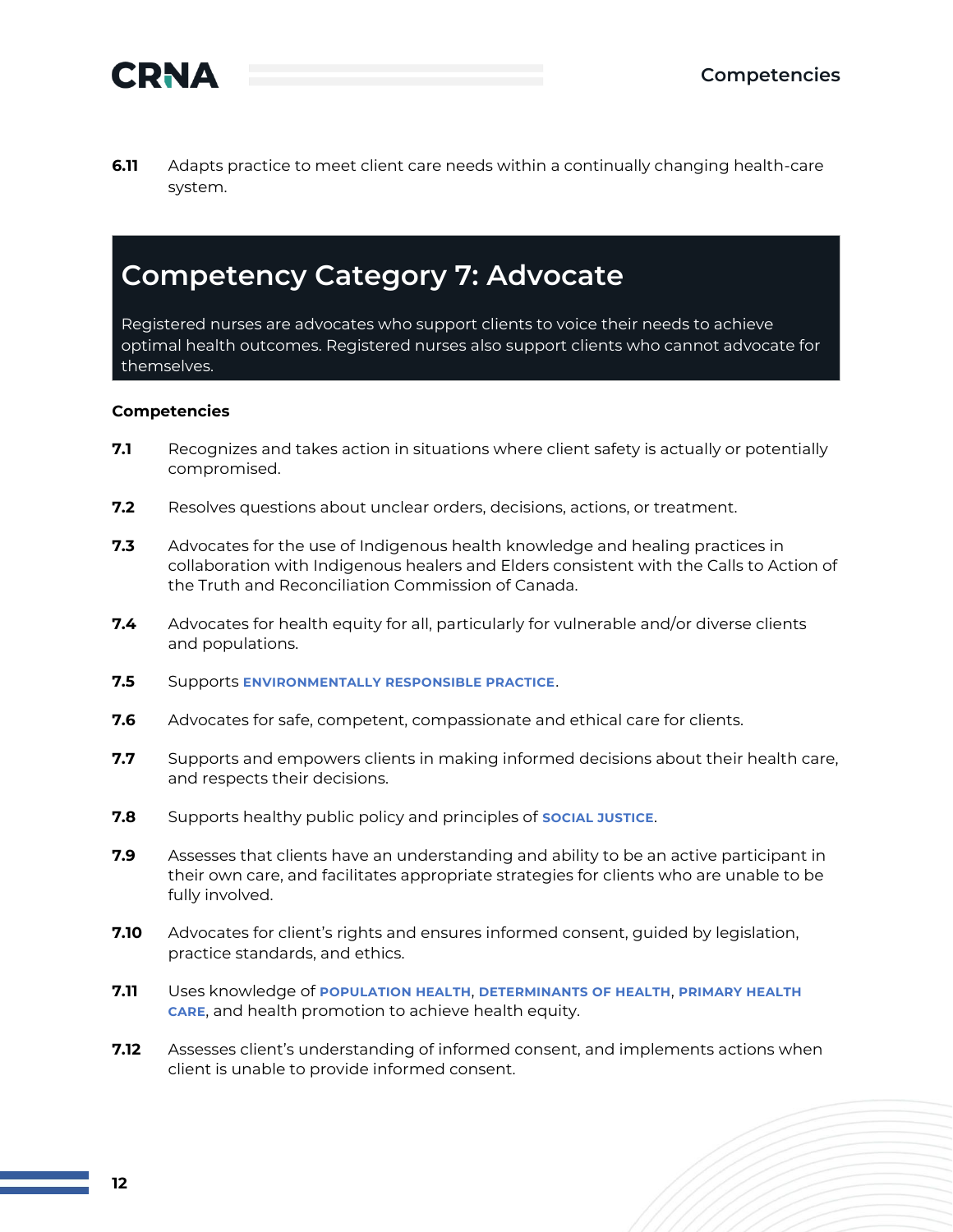

- **7.13** Demonstrates knowledge of a substitute decision maker's role in providing informed consent and decision-making for client care.
- **7.14** Uses knowledge of **HEALTH DISPARITIES** and **HEALTH INEQUITIES** to optimize health outcomes for all clients.

### **Competency Category 8: Educator**

Registered nurses are educators who identify learning needs with clients and apply a broad range of educational strategies towards achieving optimal health outcomes.

#### **Competencies**

- **8.1** Develops an education plan with the client and team to address learning needs.
- **8.2** Applies strategies to optimize client **HEALTH LITERACY**.
- **8.3** Selects, develops, and uses relevant teaching and learning theories and strategies to address a diversity of clients and contexts, including lifespan, family, and cultural considerations.
- **8.4** Evaluates effectiveness of health teaching and revises education plan if necessary.
- **8.5** Assists clients to access, review, and evaluate information they retrieve using ICTs.

#### **Competency Category 9: Scholar**

Registered nurses are scholars who demonstrate a lifelong commitment to excellence in practice through critical inquiry, continuous learning, application of evidence to practice, and support of research activities.

- **9.1** Uses best evidence to make informed decisions.
- **9.2** Translates knowledge from relevant sources into professional practice.
- **9.3** Engages in self-reflection to interact from a place of **CULTURAL HUMILITY** and create culturally safe environments where clients perceive respect for their unique healthcare practices, preferences, and decisions.
- **9.4** Engages in activities to strengthen competence in **NURSING INFORMATICS.**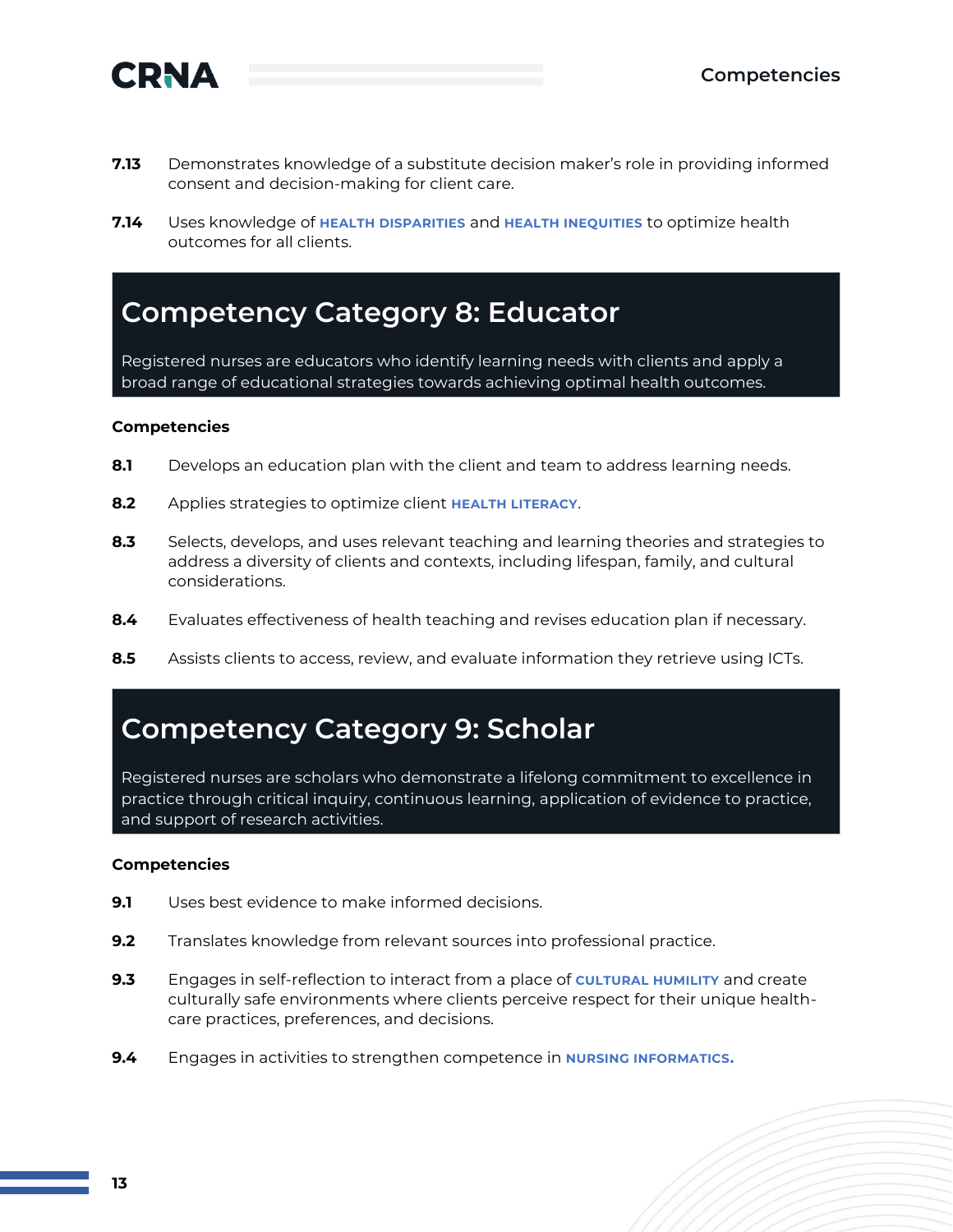

- **9.5** Identifies and analyzes emerging evidence and technologies that may change, enhance, or support health care.
- **9.6** Uses knowledge about current and emerging community and **GLOBAL HEALTH** care issues and trends to optimize client health outcomes.
- **9.7** Supports research activities and develops own **RESEARCH SKILLS**.
- **9.8** Engages in practices that contribute to lifelong learning.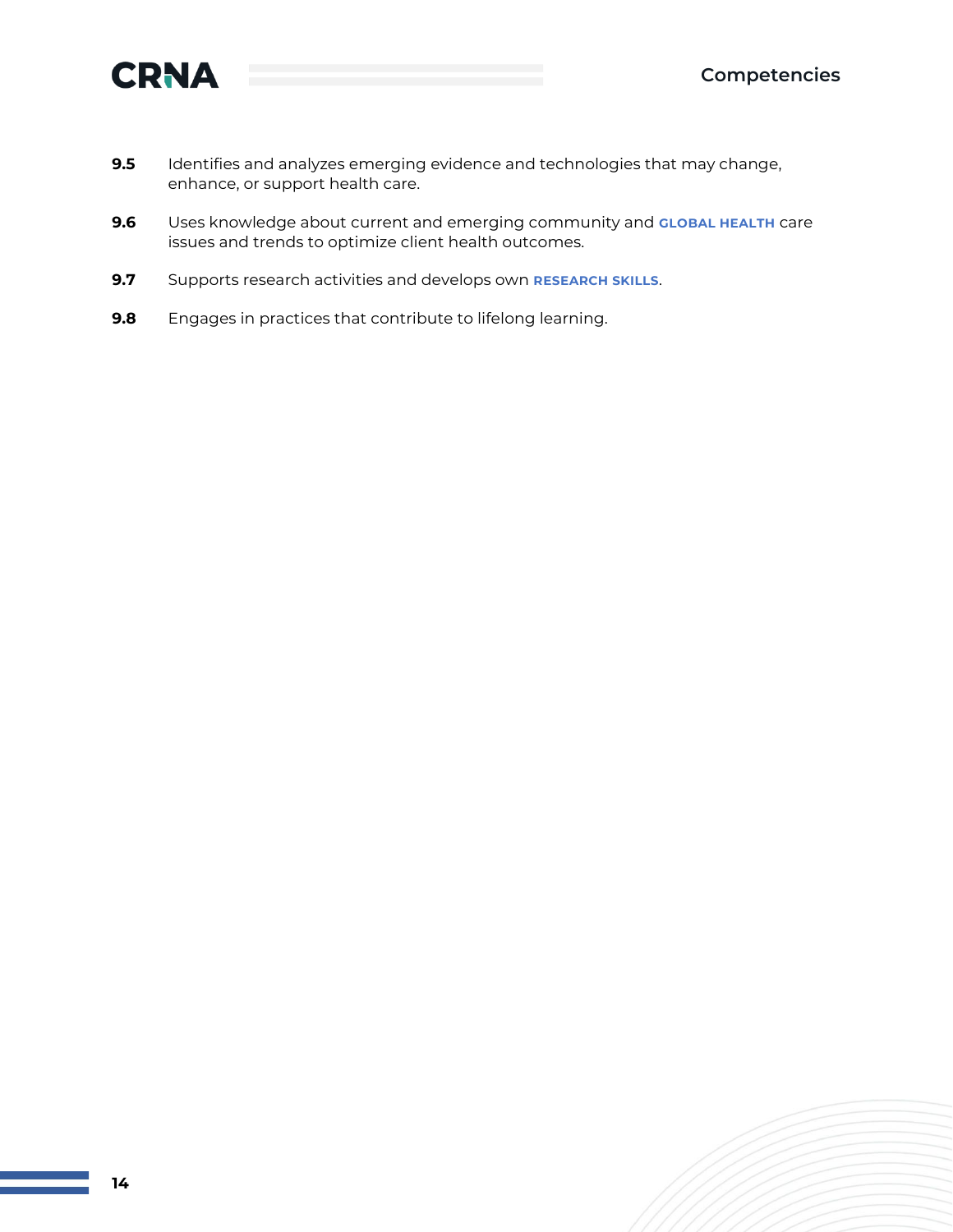## **Glossary**

**ACCOUNTABILITY** – The obligation to answer for the professional, ethical and legal responsibilities of one's activities and duties (Ellis & Hartley, 2009).

**ASSESSMENT** – Systematically gathering, sorting, and organizing client data, and documenting the data in a retrievable format (Perry, Potter & Ostendorf, 2018).

**ASSIGNS** – The selective designation of specific responsibilities for client care within employer policies, legislative scopes of practice, competencies of the health-care provider and environmental supports (College and Association of Registered Nurses of Alberta [CARNA], 2014).

**CLIENT** – Refers to patients, residents, families, groups, communities and population (CARNA, 2013).

**CLIENT-CENTRED** – An approach that involves advocacy, empowerment, and respecting the client's autonomy, voice, self-determination, and participation in decision-making (Registered Nurses Association of Ontario, 2006).

**COMPASSIONATE** – The sensitivity shown to understand another person's suffering, combined with a willingness to help and to promote the wellbeing of that person (Perez- Bret, Altisent, & Rocafort, 2016).

**COMPETENT** – The collection and application of measurable knowledge, skills, abilities, judgment and attitudes to practice safely and ethically (Canadian Council of Registered Nurse Regulators, 2013).

**CONFLICT RESOLUTION** – The various ways in which individuals or institutions address conflict (e.g., interpersonal, work) in order to move toward positive change and growth (College of Registered Nurses of Nova Scotia [CRNNS], 2012).

**CONTINUOUS QUALITY IMPROVEMENT** – A continuous cycle of planning, implementing strategies, evaluating the effectiveness of these strategies, and reflection to see what further improvements can be made (College and Association of Registered Nurses of Alberta, 2013).

**CRITICAL INQUIRY** – A process of purposive thinking and reflective reasoning where practitioners examine ideas, assumptions, principles, conclusions, beliefs, and actions within a particular context, and is associated with a spirit of inquiry, discernment, logical reasoning, and application of standards (Brunt, 2005).

**CULTURAL HUMILITY** – A process of openness, self-awareness, being egoless, and incorporating self-reflection and critique after willingly interacting with diverse individuals (Foronda, Baptiste, Reinholdt, & Ousman, 2016).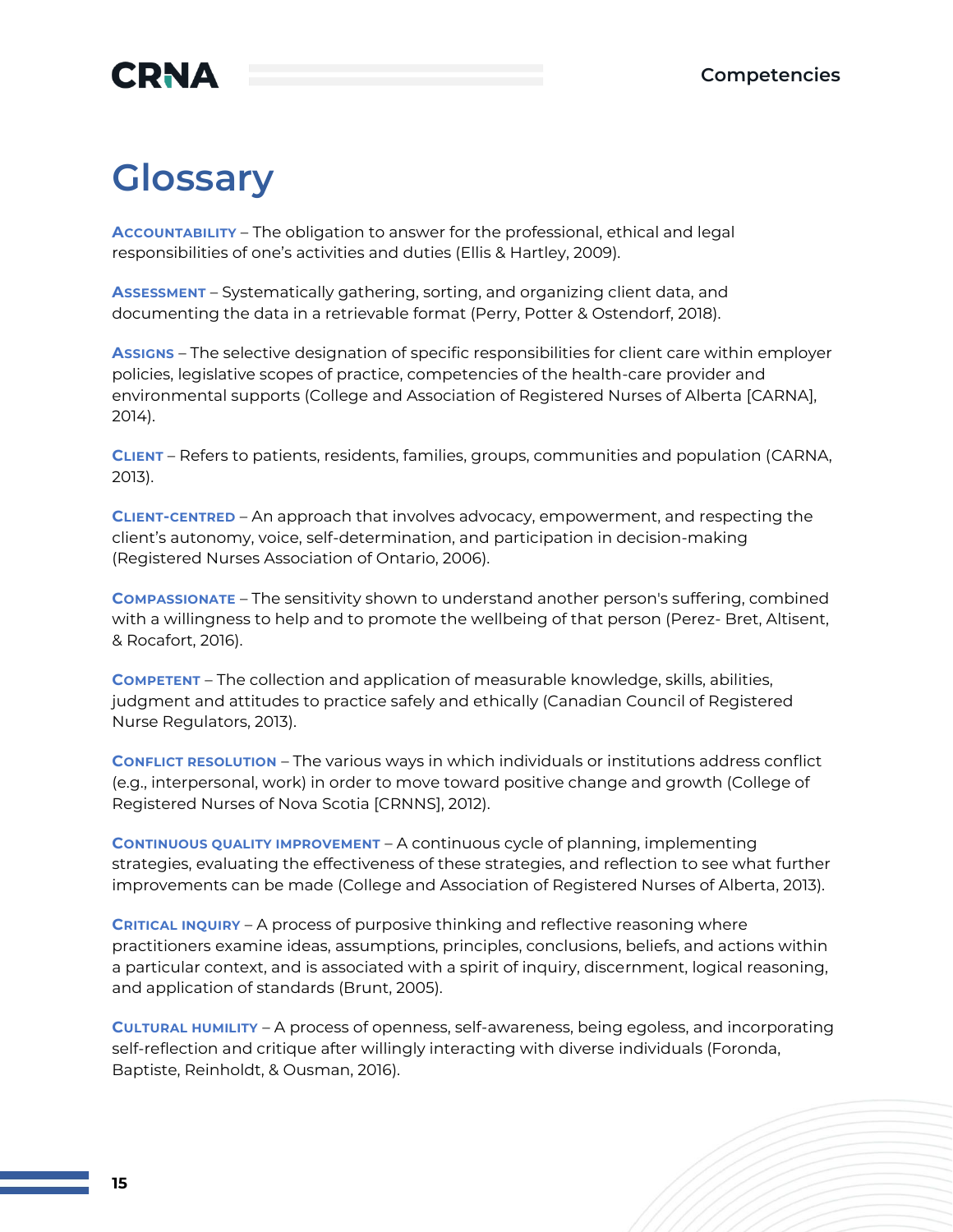

**CULTURALLY SAFE** – An outcome based on respectful engagement free from racism and discrimination so that patient is a powerful player, not a passive receiver, of health care (Yeung, 2016).

**DETERMINANTS OF HEALTH** – Factors that influence health beyond our individual genetics and lifestyle choices (Government of Canada, 2018).

**ENVIRONMENTALLY RESPONSIBLE PRACTICE** – Activities that support environmental preservation and restoration to promote health and well-being (Canadian Nurses Association [CNA], 2017b).

**EVIDENCE-INFORMED** – Practice based on successful strategies that improve client outcomes and are derived from a combination of various sources of evidence including client perspectives, research, national guidelines, policies, consensus statements, expert opinion and quality improvement data (Canadian Health Services Research Foundation, 2005).

**FITNESS TO PRACTICE** – Freedom from any cognitive, physical, psychological or emotional condition and dependence on alcohol or drugs that impairs ability to provide nursing care (CNA, 2017a).

**GLOBAL HEALTH** – The optimal well-being of humans from the individual and the collective perspective (CNA, 2017a).

**HARM REDUCTION** – Policies, programs and practices to reduce the adverse health, social and economic consequences of legal and illegal psychoactive drugs without necessarily reducing drug consumption (CNA, 2017c).

**HARMFUL INCIDENCE** – A patient safety incident that results in harm to a client (Canadian Patient Safety Institute [CPSI], 2009).

**HEALTH-CARE TEAM** – Health-care providers from different disciplines (often including both regulated professionals and unregulated workers) work collaboratively to provide care for clients (CNA, 2017a).

**HEALTH DISPARITIES** – Differences in health status among population groups defined by specific characteristics (Health Disparities Task Group of the Federal/Provincial/Territorial Advisory Committee on Population Health and Health Security, 2004).

**HEALTH INEQUITIES** – Differences in health status or in the distribution of health resources among different population groups due to the social conditions in which people are born, grow, live, work and age (World Health Organization [WHO], 2017).

**HEALTH LITERACY** – The ability to access, comprehend, evaluate and communicate information to promote, maintain and improve health in a variety of settings across the lifespan (Rootman, & Gordon-El-Bihbrety, 2008).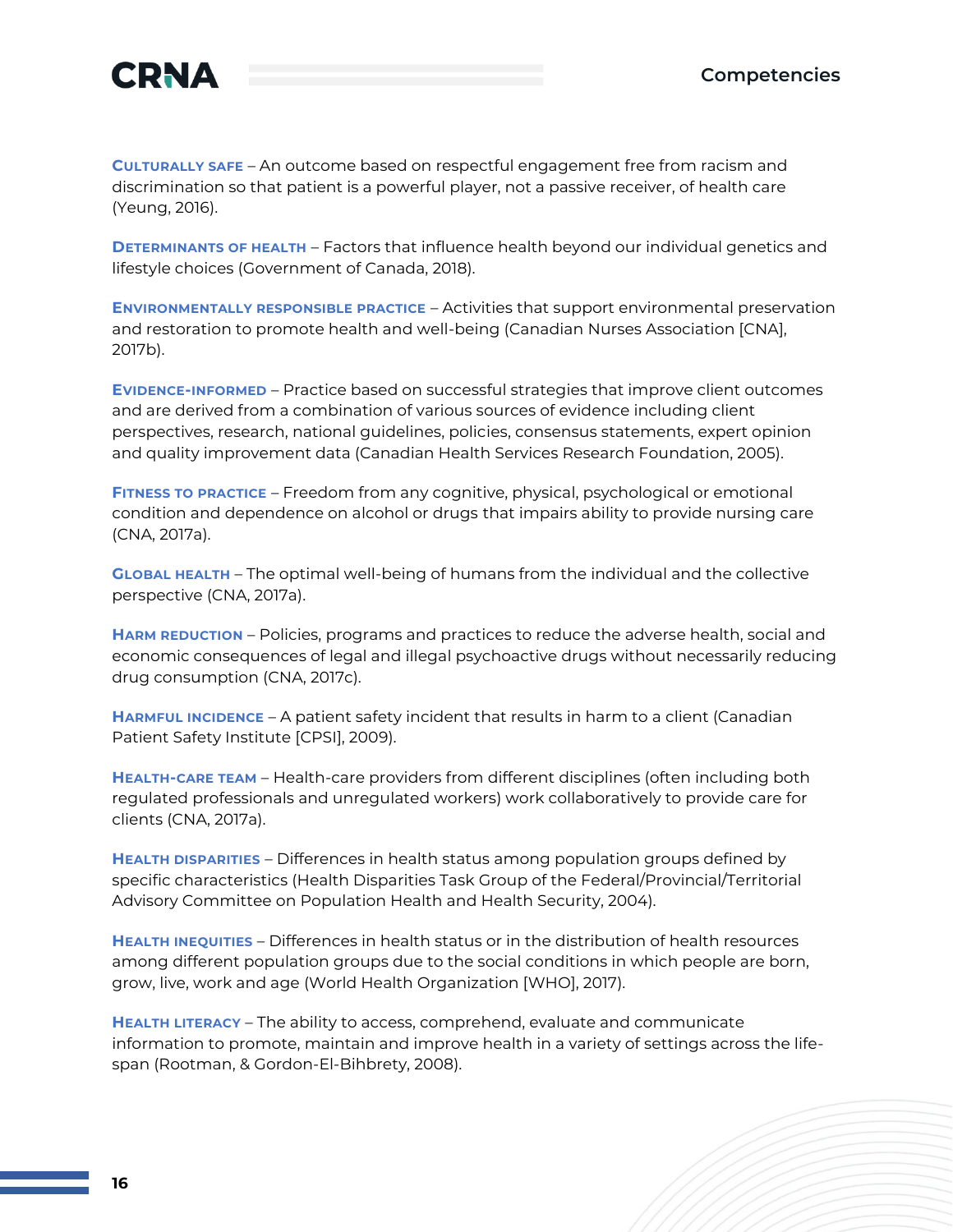

**HEALTH PROMOTION** – Enabling people to increase control over, and to improve, their health by moving beyond a focus on individual behaviour towards a wide range of social and environmental interventions (WHO, 2018a).

**HOLISTIC** – A system of comprehensive or total patient care that considers the physical, emotional, social, economic, and spiritual needs of the person, the response to illness, and the effect of the illness to meet self-care needs (Jasemi, Valizadeh, Azmanzadeh & Keogh, 2017).

**INFORMATION AND COMMUNICATION TECHNOLOGIES (ICTS)** – A diverse set of technological tools and resources used to communicate, create, disseminate, store, and manage data and information (Canadian Association of Schools of Nursing [CASN] & Canada Health Infoway [CHI], 2012).

**INTERPRET** – To decide what the intended meaning of something is (Cambridge Online Dictionary).

**INTERPROFESSIONAL** – Members of different health-care disciplines working together within their individual scopes of practice to meet the health-care needs of the client (Canadian Health Services Research Foundation, 2012).

**MEDICAL ASSISTANCE IN DYING** – The administering of a substance to a patient, at the patient's request, that causes the patient's death or the prescribing or providing by a nurse practitioner of a substance to a patient, at the patient's request, so that the patient may selfadminister the substance and in doing so cause his or her own death (CARNA, 2016).

**NEAR MISS** – An event that could have, but did not, result in harm (CPSI, 2009).

**NO HARM INCIDENCE** – A patient safety incident that reached the patient, but caused no discernible harm (CPSI, 2009).

**NURSING INFORMATICS** – Integrating and managing nursing data and knowledge with information and communication technologies to promote the health of clients (CASN & CHI, 2012).

**ORGANIZATIONAL CULTURE** – Assumptions and values that members have about their organization (Sullivan, 2012)

**PALLIATIVE CARE** – An approach that improves the quality of living for patients who have lifethreatening illness and their families by preventing and relieving suffering of physical, psychological and spiritual pain or discomfort through early assessment and treatment (World Health Organization, 2018b).

**PLAN OF CARE** – A plan that includes priority nursing interventions to achieve client centered goals (CRNNS, 2017a).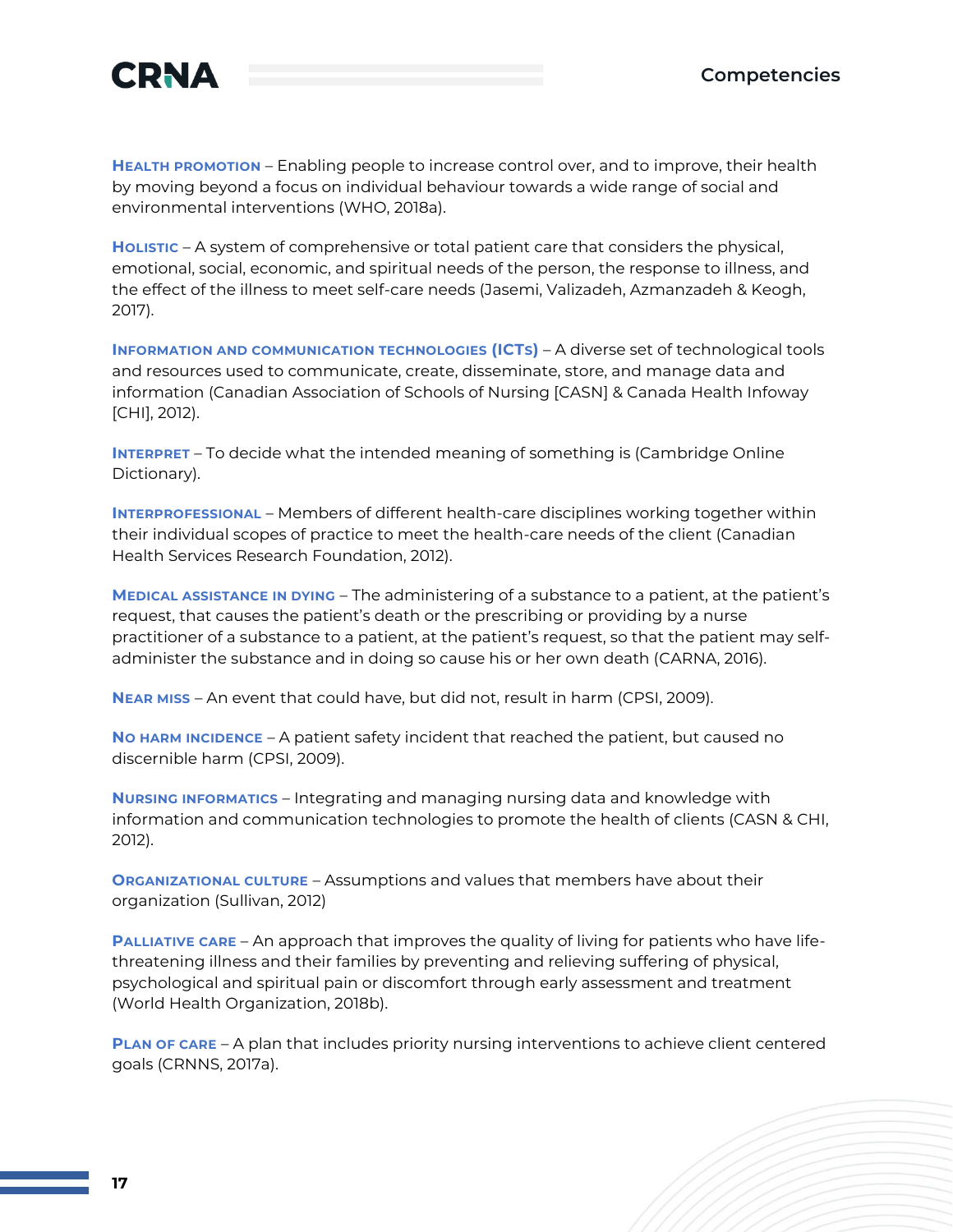

**POPULATION HEALTH** – An approach to improve the health of the entire population and to reduce health inequities among population groups (Public Health Agency of Canada, 2012).

**POSITIONAL POWER** – The assumed authority or influence a person holds over others by virtue of the title of his or her position (CRNNS, 2017b).

**PRIMARY HEALTH CARE** – A focus on delivering client-centred services that include accessibility, active public participation, health promotion and chronic disease prevention and management, use of appropriate technology and innovation, and intersectoral cooperation and collaboration (CNA, 2015).

**PROCEDURES** - A set of actions that are the official or accepted way of doing something (Cambridge Online Dictionary).

**PROFESSIONAL BOUNDARIES** – Spaces between the nurse's power and the client's vulnerability (CARNA, 2011a).

**PROFESSIONAL PRESENCE** – The demonstration of confidence, integrity, optimism, passion, and empathy that aligns with legislation, practice standards, and ethics through verbal and nonverbal communications (Canadian Patient Safety Institute, 2017).

**RECOVERY-ORIENTED NURSING CARE** – A perspective that recognizes recovery as a personal process for people with mental health conditions or addictions to gain control, meaning and purpose in their lives (CASN, 2015).

**RELATIONAL PRACTICE** – Conscious participation with clients using listening, questioning, empathy, mutuality, reciprocity, self-observation, reflection, and a sensitivity to emotional contexts (Doane & Varcoe, 2007).

**RESEARCH SKILLS** – Ability to critically appraise the various aspects of a scientific research study.

**SAFETY** – Reducing and mitigating acts within the health-care system that could cause harm, as well as using best practices for optimal patient outcomes (CPSI, 2017).

**SCOPE OF PRACTICE** – The interventions that registered nurses are authorized, educated and competent to perform (CARNA, 2011b).

**SOCIAL JUSTICE** – Studying and understanding the root causes and consequences of disparities regarding the unfair distribution of society's benefits and responsibilities by focusing on the relative position of one social grouping in relation to others (CNA, 2017a).

**SOCIAL MEDIA** – The software applications (web-based and mobile) that allow for creation, engagement, and sharing of new or existing content, through messaging or video chat, texting, blogging, and other social media platforms (Bodell & Hook, 2014).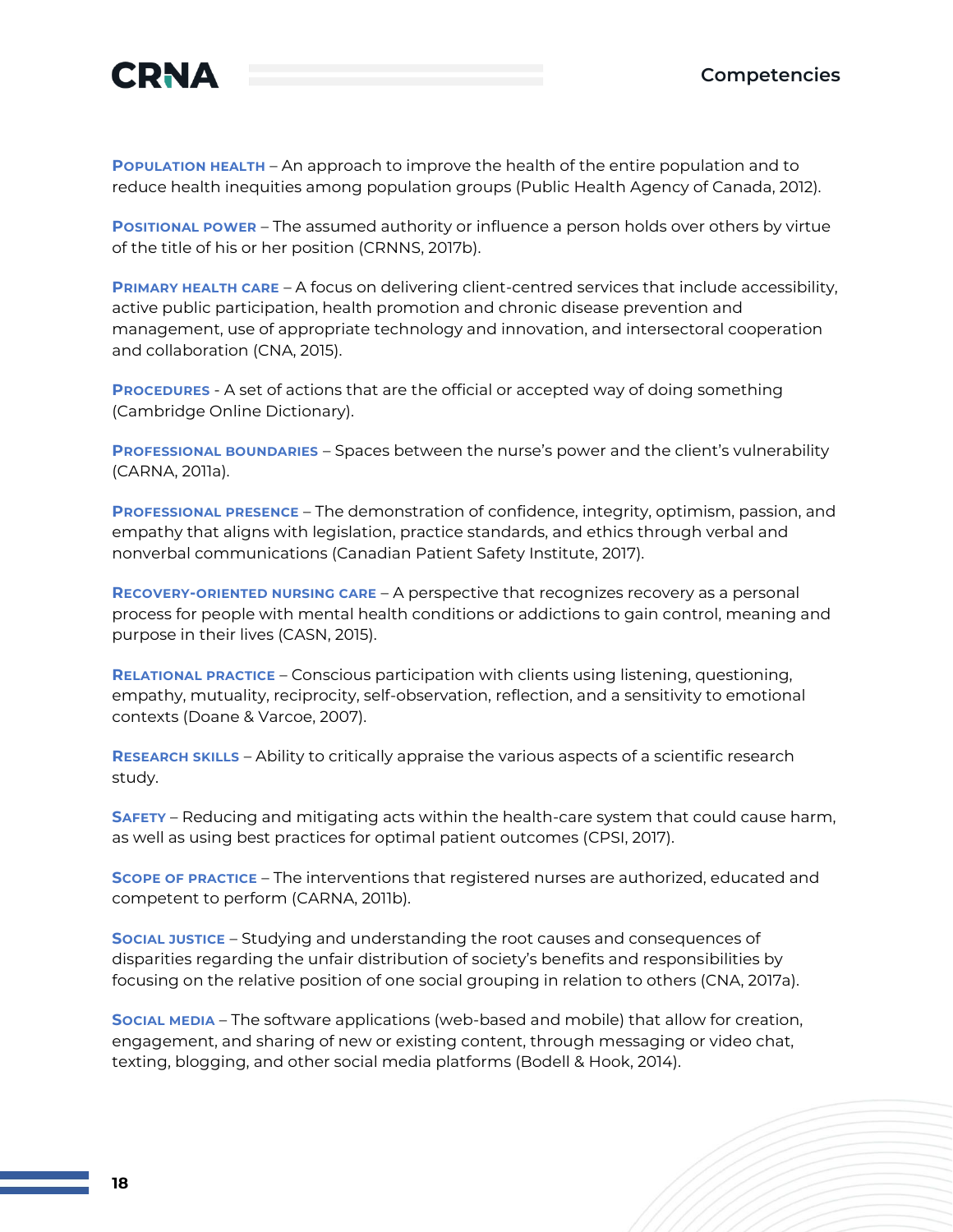

**THERAPEUTIC NURSING INTERVENTION** – Any treatment based on clinical judgement and knowledge which a nurse performs to enhance client outcomes (Butcher, Bulechek, McCloskey Dochterman, & Wagner, 2019).

**THERAPEUTIC RELATIONSHIP** – A relationship that is established and maintained with a client by the nurse through the use of professional knowledge, skills and attitudes in order to provide nursing care expected to contribute to the client's well-being (CARNA, 2011a).

**TRAUMA-INFORMED CARE** – A strengths-based framework that is grounded in an understanding of and responsiveness to the impact of trauma, emphasizes physical, psychological, and emotional safety for both providers and survivors, and creates opportunities for survivors to rebuild a sense of control and empowerment (Hopper, Bassuk, & Olivet, 2010).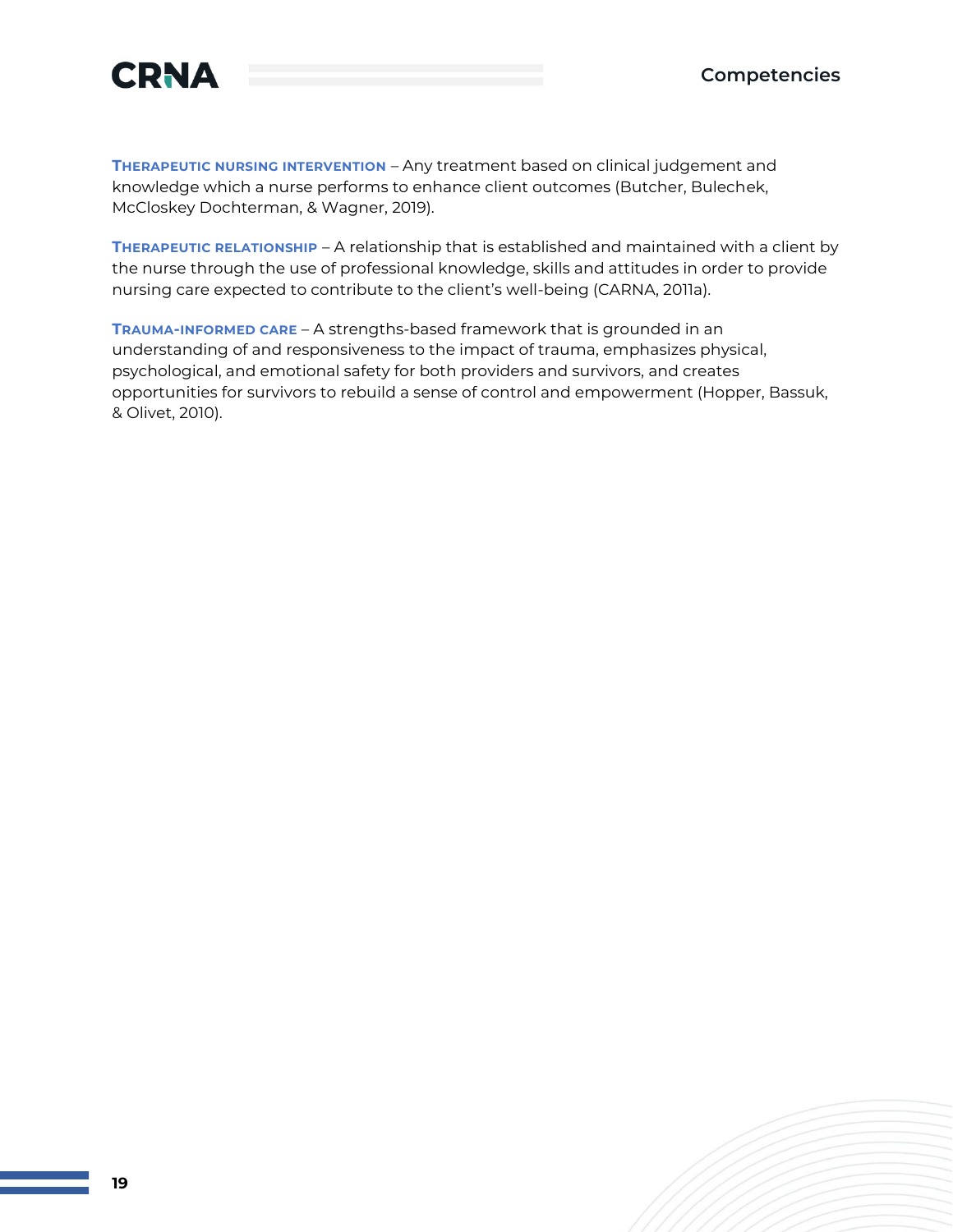## **References**

- Bodell, S. & Hook, A. (2014). Developing online professional networks for undergraduate occupational therapy students: An evaluation of an extracurricular facilitated blended learning package. *British Journal of Occupational Therapy, 77*(6), 320-323.
- Brunt, B. A. (2005). Critical thinking in nursing: An integrated review. *The Journal of Continuing Education in Nursing, 36*(2), 60-67.
- Butcher, H. K., Bulechek, G. M., McCloskey Dochterman, J. M. & Wagner, C. (2019). *Nursing interventions classification (NIC)* (7th ed.) Elsevier: Moseby.

Cambridge Online Dictionary. *[https://dictionary.cambridge.org/dictionary/english/interpret.](https://dictionary.cambridge.org/dictionary/english/interpret)*

- Canadian Association of Schools of Nursing, Canada Health Infoway. (2012). *Nursing informatics entry-to-practice competencies for registered nurses.* Retrieved from *[https://www.casn.ca/wp-content/uploads/2014/12/Infoway-ETP-comp-FINAL-](https://www.casn.ca/wp-content/uploads/2014/12/Infoway-ETP-comp-FINAL-APPROVED-fixed-SB-copyright-year-added.pdf)[APPROVED-fixed-SB-copyright-year-added.pdf](https://www.casn.ca/wp-content/uploads/2014/12/Infoway-ETP-comp-FINAL-APPROVED-fixed-SB-copyright-year-added.pdf)*. Accessed November, 2018.
- Canadian Association of Schools of Nursing. (2015). *Entry-to-practice mental health and addiction competencies for undergraduate nursing education in Canada.* Retrieved from *[https://www.casn.ca/wp-content/uploads/2015/11/Mental-health-](https://www.casn.ca/wp-content/uploads/2015/11/Mental-health-Competencies_EN_FINAL-3-Oct-26-2015.pdf)[Competencies\\_EN\\_FINAL-3-Oct-26-2015.pdf](https://www.casn.ca/wp-content/uploads/2015/11/Mental-health-Competencies_EN_FINAL-3-Oct-26-2015.pdf)*. Accessed July 2018.
- Canadian Council of Registered Nurse Regulators. (2013). *Competencies in the context of entry-level registered nurse practice*. Retrieved from *[https://www.ccrnr.ca/assets/jcp\\_rn\\_competencies\\_2012\\_edition.pdf](https://www.ccrnr.ca/assets/jcp_rn_competencies_2012_edition.pdf)*. Accessed November 2018.
- Canadian Health Services Research Foundation. (2005). How CHSRF defines evidence. *Links, 8*(3), 7.
- Canadian Health Services Research Foundation. (2012). *Interprofessional collaborative teams*. Retrieved from *[https://www.cfhi-fcass.ca/sf-docs/default](https://www.cfhi-fcass.ca/sf-docs/default-source/commissioned-research-reports/Virani-Interprofessional-EN.pdf?sfvrsn=0)[source/commissioned-research-reports/Virani-Interprofessional-EN.pdf?sfvrsn=0.](https://www.cfhi-fcass.ca/sf-docs/default-source/commissioned-research-reports/Virani-Interprofessional-EN.pdf?sfvrsn=0)* Accessed March 2018.
- Canadian Nurses Association. (2015). *Primary health care* [Position statement]. Retrieved from *[https://www.cna-aiic.ca/~/media/cna/page-content/pdf-en/primary-](https://www.cna-aiic.ca/~/media/cna/page-content/pdf-en/primary-health-care-position-statement.pdf) [health](https://www.cna-aiic.ca/~/media/cna/page-content/pdf-en/primary-health-care-position-statement.pdf)[care-position-statement.pdf.](https://www.cna-aiic.ca/~/media/cna/page-content/pdf-en/primary-health-care-position-statement.pdf)* Accessed January 2018
- Canadian Nurses Association. (2017a). *Code of ethics for registered nurses*. Ottawa, ON: Author.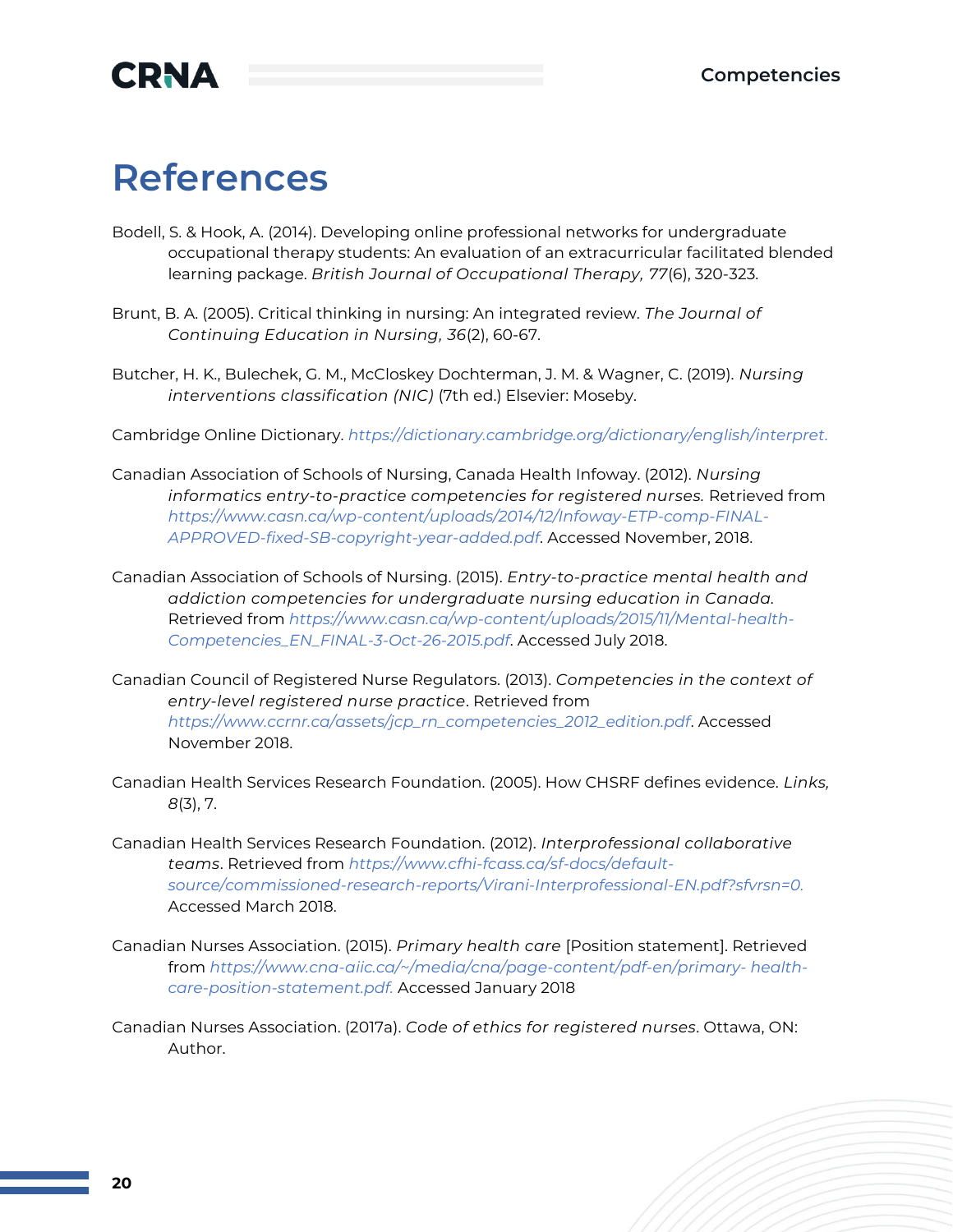

- Canadian Nurses Association. (2017b). *Nurses and environmental health: Position statement.* Retrieved from *[https://www.cna-aiic.ca/~/media/cna/page-content/pdf](https://www.cna-aiic.ca/~/media/cna/page-content/pdf-en/nurses-and-environmental-health-position-statement.pdf)[en/nurses-and-environmental-health-position-statement.pdf.](https://www.cna-aiic.ca/~/media/cna/page-content/pdf-en/nurses-and-environmental-health-position-statement.pdf)* Accessed March 2018.
- Canadian Nurses Association. (2017c). *Harm reduction and illicit substance use: Implications for nursing* (rev. ed.). Ottawa, ON: Author. Retrieved from *[https://www.cna-aiic.ca/~/media/cna/page-content/pdf-en/harm-reduction-and](https://www.cna-aiic.ca/~/media/cna/page-content/pdf-en/harm-reduction-and-illicit-substance-use-implications-for-nursing.pdf?la=en)[illicit-](https://www.cna-aiic.ca/~/media/cna/page-content/pdf-en/harm-reduction-and-illicit-substance-use-implications-for-nursing.pdf?la=en) [substance-use-implications-for-nursing.pdf?la=en.](https://www.cna-aiic.ca/~/media/cna/page-content/pdf-en/harm-reduction-and-illicit-substance-use-implications-for-nursing.pdf?la=en)* Accessed December, 2018.
- Canadian Patient Safety Institute. (2009). *The safety competencies: Enhancing patient safety across the health professions*. Retrieved from *[https://www.patientsafetyinstitute.ca/en/toolsResources/safetyCompetencies/pages/](https://www.patientsafetyinstitute.ca/en/toolsResources/safetyCompetencies/pages/default.aspx) [d](https://www.patientsafetyinstitute.ca/en/toolsResources/safetyCompetencies/pages/default.aspx) [efault.aspx](https://www.patientsafetyinstitute.ca/en/toolsResources/safetyCompetencies/pages/default.aspx)*. Accessed July 2018.
- Canadian Patient Safety Institute. (2017). *General patient safety.* Retrieved from: *<http://www.patientsafetyinstitute.ca/en/Topic/Pages/General-Patient-Safety.aspx>*. Accessed January 2018.
- College and Association of Registered Nurses of Alberta. (2011a). *Professional boundaries for registered nurses*. Edmonton, AB: Author.
- College and Association of Registered Nurses of Alberta. (2011b). *Scope of practice for registered nurses*. Edmonton, AB: Author.
- College and Association of Registered Nurses of Alberta. (2014). *Assignment of client care: Guidelines for registered nurses*. Edmonton, AB: Author.
- College and Association of Registered Nurses of Alberta. (2013). *Practice standards for regulated members*. Edmonton, AB: Author.
- College and Association of Registered Nurses of Alberta. (2016). *Medical assistance in dying standards for nurse practitioners*. Edmonton, AB: Author.
- College of Registered Nurses of Nova Scotia. (2012). *Standards of practice for registered nurses*. Halifax, NS: Author.
- College of Registered Nurses of Nova Scotia. (2017a). *Nursing plan of care practice guideline.* Retrieved from *[https://crnns.ca/wp-content/uploads/2015/12/Nursing-Plan](https://crnns.ca/wp-content/uploads/2015/12/Nursing-Plan-of-Care-Practice-Guideline.pdf)[of-Care-Practice-Guideline.pdf.](https://crnns.ca/wp-content/uploads/2015/12/Nursing-Plan-of-Care-Practice-Guideline.pdf)* Accessed January 2018.
- College of Registered Nurses of Nova Scotia. (2017b). *Professional boundaries and the nurse-client relationship. Keeping it safe and therapeutic. Guidelines for registered nurses.* Retrieved from *[https://crnns.ca/wp](https://crnns.ca/wp-content/uploads/2015/02/ProfessionalBoundaries2012.pdf)[content/uploads/2015/02/ProfessionalBoundaries2012.pdf.](https://crnns.ca/wp-content/uploads/2015/02/ProfessionalBoundaries2012.pdf)* Accessed January 2018.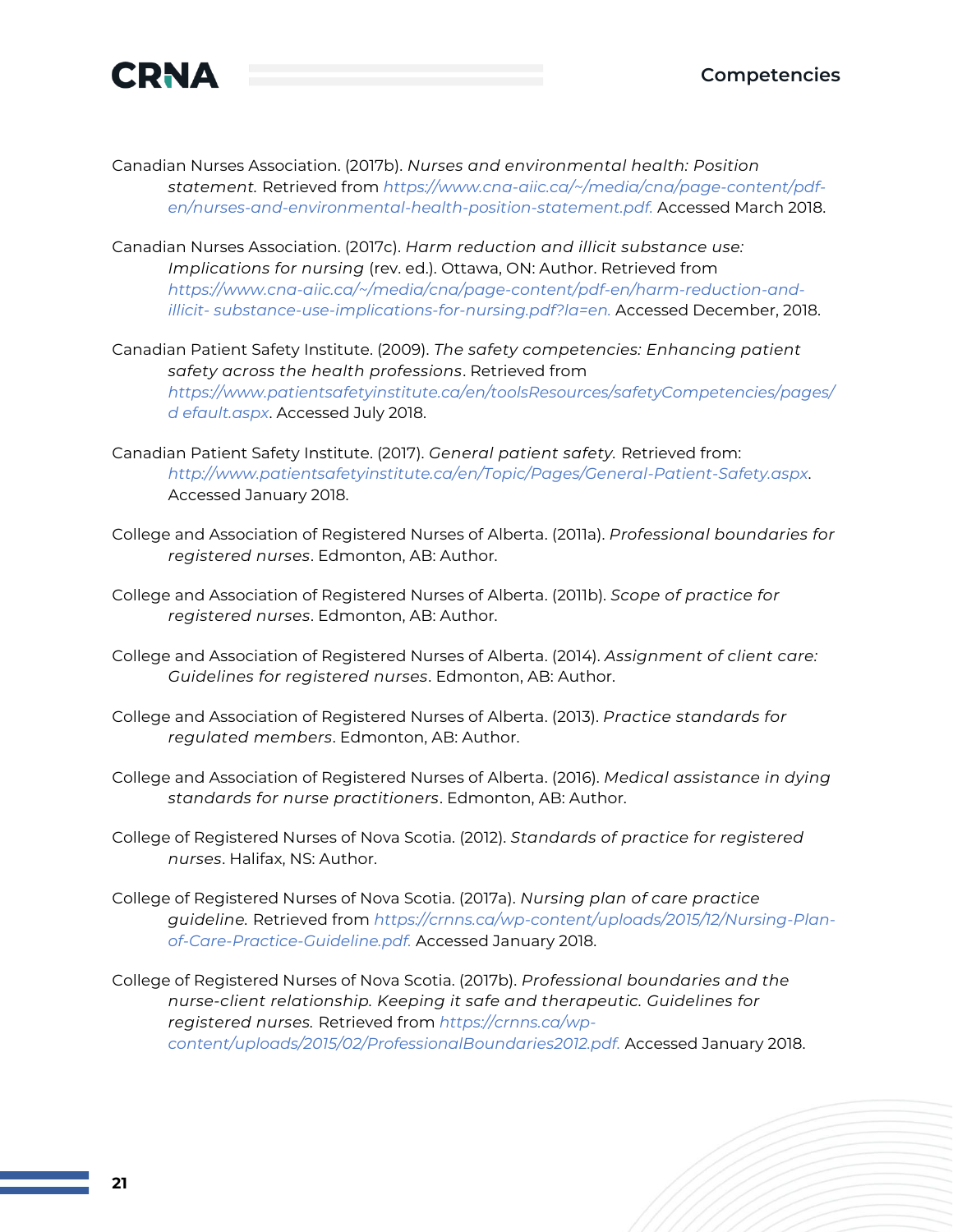

- Doane, G. H., & Varcoe, C. (2007). Relational practice and nursing obligations. *Advances in Nursing Science*, *30*(3), 192-205.
- Ellis, J.R., & Hartley, C.L. (2009). *Managing and coordinating nursing care* (5th ed.). Philadelphia, PA: Lippincott Williams & Wilkins.
- Foronda, C., Baptiste, D-L, Reinholdt, M., & Ousman, K. (2016). Cultural humility: A concept analysis. *Journal of Transcultural Nursing*, *27*(3), 210–217.
- Government of Canada. (2018). *Social determinants of health and health inequalities*. Retrieved from *[https://www.canada.ca/en/public-health/services/health](https://www.canada.ca/en/public-health/services/health-promotion/population-health/whatdetermines-health.html)[promotion/population-health/whatdetermines-health.html](https://www.canada.ca/en/public-health/services/health-promotion/population-health/whatdetermines-health.html)*. Accessed November 2018.
- Health Disparities Task Group of the Federal/Provincial/Territorial Advisory Committee on Population Health and Health Security. (2004). *Reducing the health disparities - Roles of the health sector: Recommended policy directions and activities.*  Retrieved from *[http://www.phac-aspc.gc.ca/ph](http://www.phac-aspc.gc.ca/ph-sp/disparities/pdf06/disparities_recommended_policy.pdf)[sp/disparities/pdf06/disparities\\_recommended\\_policy.pdf.](http://www.phac-aspc.gc.ca/ph-sp/disparities/pdf06/disparities_recommended_policy.pdf)* Accessed January 2018.
- Hopper, E. K., Bassuk, E. L., & Olivet, J. (2010). Shelter from the storm: Trauma- informed care in homelessness services settings. *The Open Health Services and Policy Journal*, *3*, 80- 100. Retrieved from *<https://www.homelesshub.ca/sites/default/files/cenfdthy.pdf>*. Accessed December, 2018.
- Jasemi, M., Valizadeh, L., Zamanzadeh, V. & Keogh, B. (2017) A concept analysis of holistic care by hybrid model. *Indian Journal of Palliative Care*, *23*(1), 71-80.
- Perez-Bret, E., Altisent, R., & Rocafort, J. (2016). Definition of compassion in healthcare: A systematic literature review. *International Journal of Palliative Nursing*, *22*(12). *[https://doi.org/10.12968/ijpn.2016.22.12.599.](https://doi.org/10.12968/ijpn.2016.22.12.599)*
- Perry, A. G., Potter, P. A., & Ostendorf, W. (2018) *Clinical nursing skills & techniques* (9th ed.). St. Louis, Missouri: Elsevier.
- Public Health Agency of Canada. (2012). *What is population health?* Retrieved from *[https://www.canada.ca/en/public-health/services/health-promotion/population](https://www.canada.ca/en/public-health/services/health-promotion/population-health.html)[health.html.](https://www.canada.ca/en/public-health/services/health-promotion/population-health.html)* Accessed November 2018.
- Registered Nurses Association of Ontario. (2006). *Client centred care*. Retrieved from *[http://rnao.ca/sites/rnao-ca/files/Client\\_Centred\\_Care.pdf.](http://rnao.ca/sites/rnao-ca/files/Client_Centred_Care.pdf)* Accessed February 2018.

Rootman, I. & Gordon-El-Bihbrety, D. (2008). *A vision for a health literate Canada.* Canadian Public Health Agency. Retrieved from *[https://www.cpha.ca/sites/default/files/uploads/resources/healthlit/report\\_e.pdf.](https://www.cpha.ca/sites/default/files/uploads/resources/healthlit/report_e.pdf)  Accessed November 2018.*